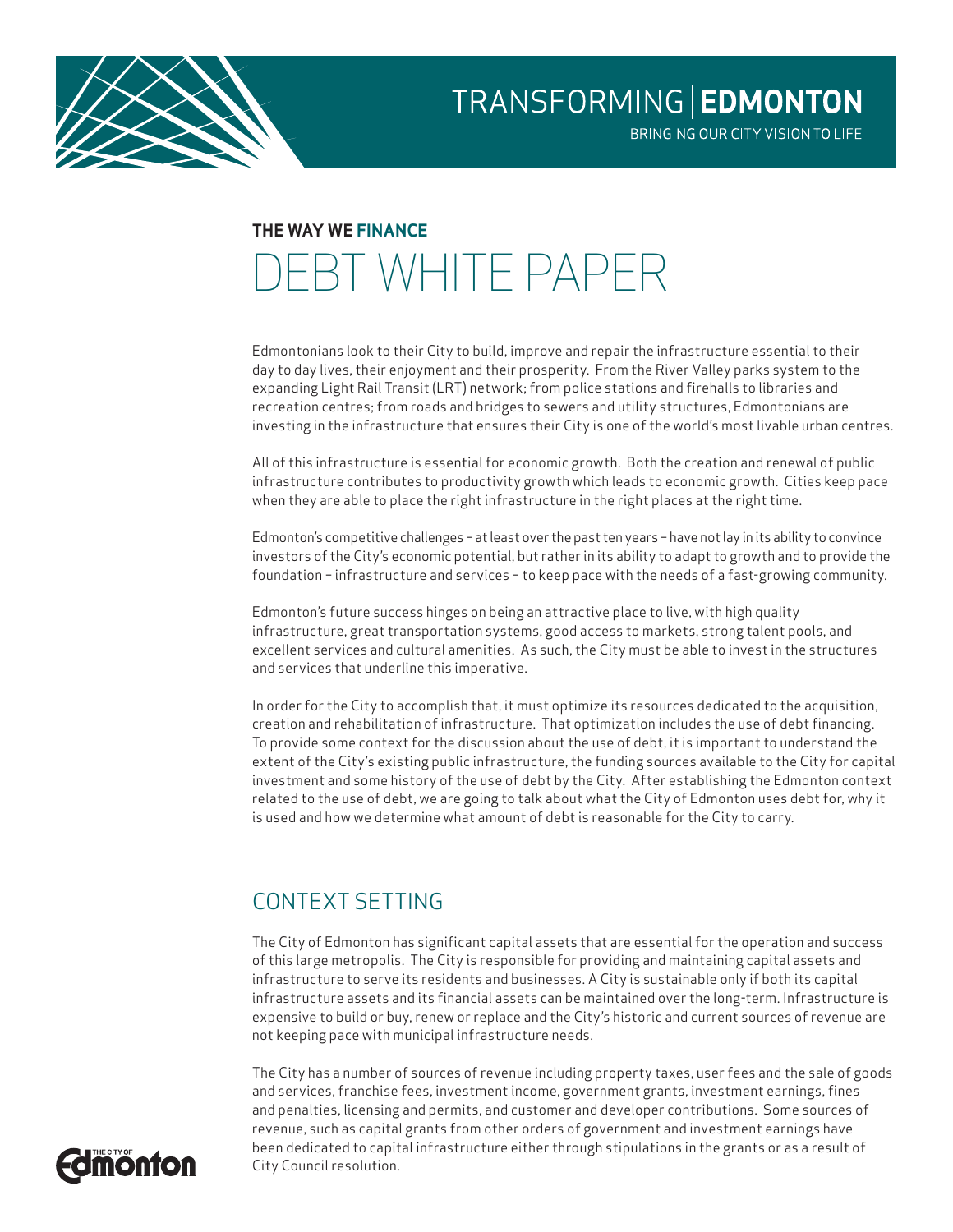The following chart shows the replacement value of the City's infrastructure assets in 2012 dollars and provides the reader with an understanding not only of the value of the infrastructure, but the categories of assets the City owns.



# **FIGURE 1: ASSET REPLACEMENT VALUE**

The City of Edmonton's population has increased by almost 100,000 people in the past five years with a population increase since 2012 of 60,428 or 7.4% over two years.

Over the last 10 years, the City of Edmonton implemented a program of investment in our infrastructure, unprecedented in the City's history. From 2004 to 2014, capital projects worth \$9.3 billion have supported our growing city. A significant portion of this investment was to enable growth. The City has responded to the growing population and economy by building new recreation centres, libraries, police and fire stations, waste facilities, expanding LRT, renewing roadway arteries, and increasing drainage capacity.

Population growth can mean increased grant funding from other orders of government, as the Provincial and Federal governments predominantly use per-capita allocations to provide grants to municipalities. However, there is often a lag between census results and changes to grant funding. Furthermore, the overall funding does not typically change in pace with growth. When Edmonton is growing faster than the Province's or Nation's average, its allocation of the total funding increases, but that increase would not likely equal the percentage increase in population. A 10% population increase would not equate to a 10% increase in grant funding.

The City of Edmonton funds its capital program from a number of sources. Pay-as-you-go is a term used to describe paying for capital assets from current revenues. For the City, those current revenues include both property taxes and investment income. The pay-as-you-go category is broken out further to track the property tax contributions to the Neighbourhood Renewal Program. The Neighourhood Renewal Program is also partially funded through Provincial grants.



The City receives three primary capital grants from the Province: Basic Municipal Transportation Grant, Municipal Sustainability Initiative Funding and GreenTRIP. It also receives Building Canada Fund grants and Federal Gas Tax grants from the Federal Government.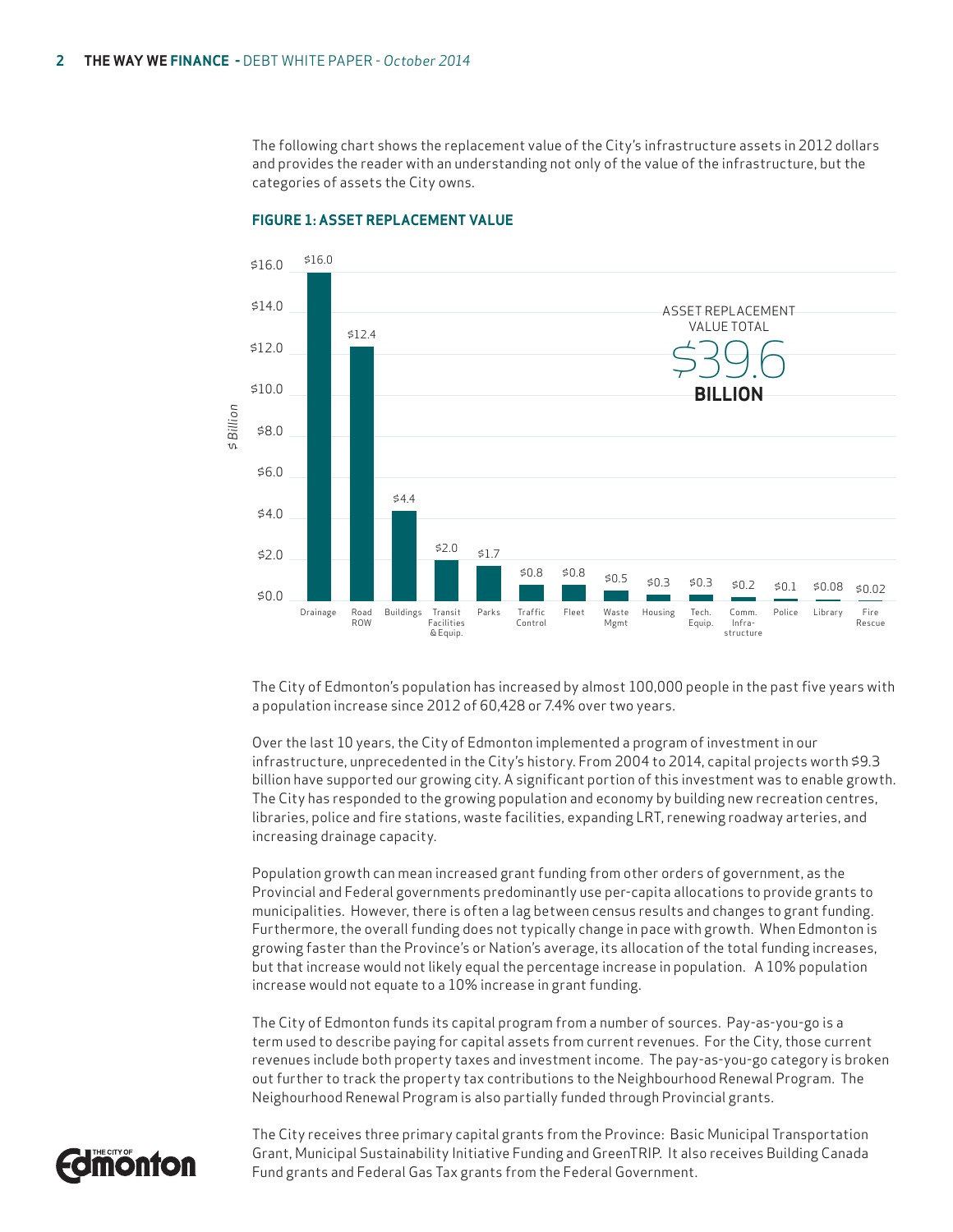Reserves are made up of funds set aside for specific purposes. The City has a reserve for funding replacement vehicles and equipment for the City's fleet and also has a reserve for LRT. Similar to reserve funding, the City Utilities and Land Enterprise fund capital through retained earnings.

Developers and community partners contribute funding for specific infrastructure projects.

Sources of funds for debt servicing are described later in the paper.

The following chart shows the City of Edmonton's sources of funding for capital investment for the 2015 to 2018 Capital Plan.

# **FIGURE 2: CAPITAL FUNDING REQUIREMENTS (2015 - 2018) TAX-SUPPORTED OPERATIONS & UTILITIES - \$4.27 BILLION TOTAL**



*\*A portion of this funding is being used to pay back fast tracking of grant funding in previous budgets*

# **HISTORY**

City of Edmonton managed tax-supported debt in the 1970's by setting a limit on the amount of new debt that could be issued each year. New debt was generally issued for 25 year terms. Tremendous growth pressure at the end of the 1970's to support a resource boom cycle led to a relaxation of the total debt limit, resulting in a threefold increase in annual borrowing. This resulted in Edmonton's taxsupported debt being higher than most other major Canadian cities.

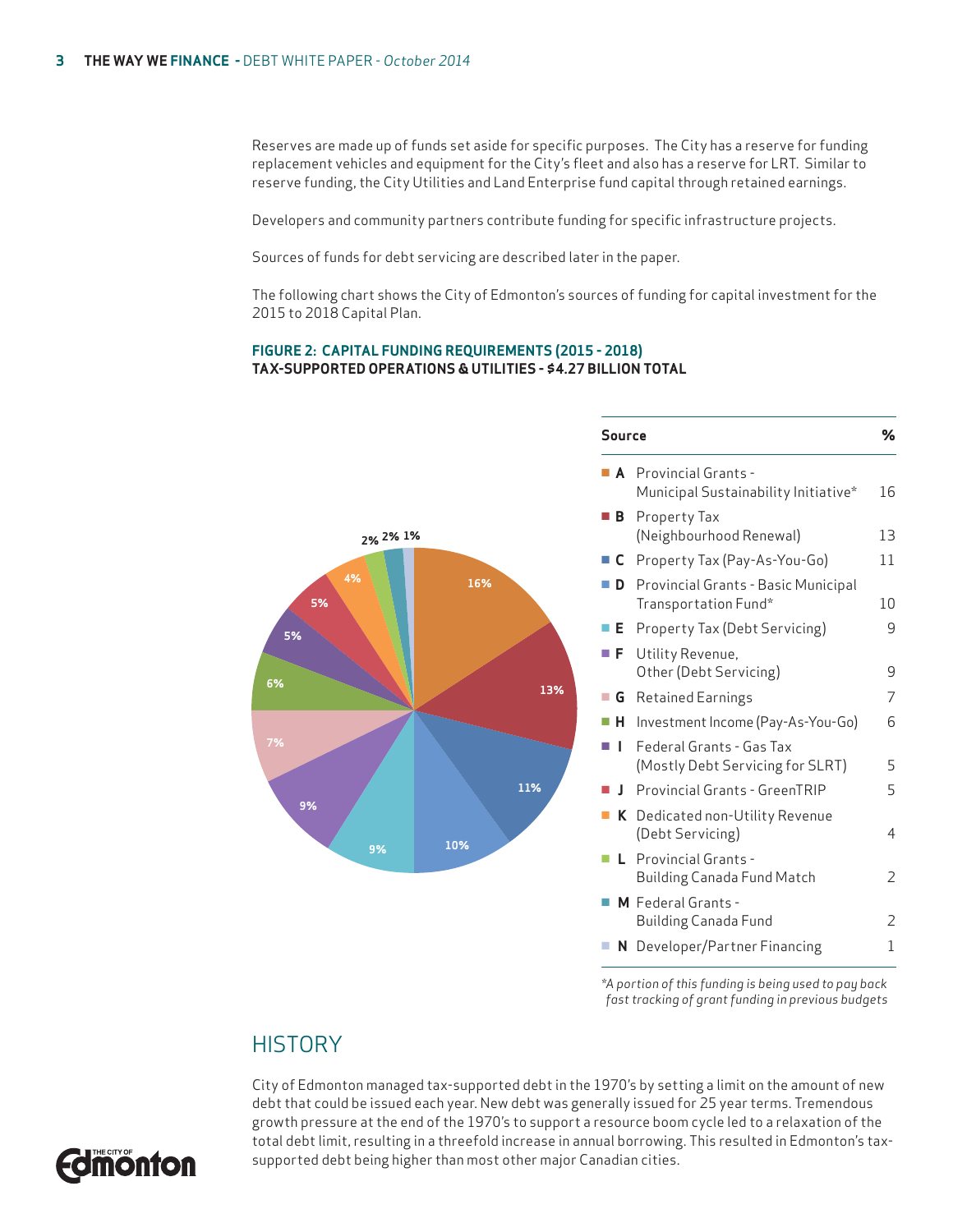The recession and high interest rates of the early 1980's prompted a revised debt management policy. New tax-supported debt issues were limited to \$25 million per year with a five-year repayment term. Shorter borrowing terms for utility debt (paid for with utility revenue not property taxes) were also required. The objective was to prohibit new tax-supported borrowing after 1990. Subsequent to 1990, a pay-as-you-go approach was adopted for tax-supported capital projects as an extreme reaction to the debt challenges of the 1980's.

In 2002, pay-as-you-go as a strict financial strategy was abandoned as it became impossible to provide the infrastructure required to support the growing City without huge increases in taxation to pay for costly assets on a cash basis. The City's financial debt was not growing but its infrastructure debt was becoming significant. At that time, the City estimated a gap between the value of infrastructure that could be funded with identified capital resources and the value of the infrastructure required to support the growing City to be in excess of \$4 billion dollars. With a "no tax supported debt" strategy, the City was unable to address growing infrastructure issues.

Due to the decision to severely constrain the use of debt in the 1980's, and subsequent to 1990 to use debt to fund only utility infrastructure, construction of some of the types of facilities that contribute to quality of life and the economic well-being of the City did not occur. For example, neighbouring municipalities were building multi-purpose recreation centres in the late 1990's and early 2000''s. The City did not start to offer those amenities until Terwillegar Community Recreation Centre was built a decade later after the City's approach to debt financing was changed.

Tax-supported debt was reintroduced with a revised debt management fiscal policy in 2002. At that time, a \$250 million borrowing guideline was established with \$50 million per year allocated over five years for debt-financed projects.

As growth pressure continued to accelerate, a revised Debt Management Fiscal Policy C203C (Appendix 1) was approved in 2008 that is still in effect. The existing policy will be discussed later in the paper in the section on what amount of debt is reasonable.

# WHAT THE CITY USES DEBT FOR

Unlike other orders of government, most municipalities do not borrow for operating expenditures. Federal and provincial debt often accumulates to cover on-going annual operating deficits. Operating deficits occur when revenue is not sufficient to cover on-going expenditures.

To compare this to a typical homeowner, municipalities will borrow to help pay for City infrastructure the same way a homeowner may borrow to buy their house. The provincial and federal governments also borrow money to cover shortfalls in their day to day expenditures. This would be similar to a homeowner borrowing to buy groceries or pay for their utilities. The City of Edmonton only borrows for infrastructure.

The City prepared a report in 2013 titled: Capital Projects 2004-2014, Investing in Edmonton. You can access the report at **http://www.edmonton.ca/city\_government/documents/PDF/Capital\_ Projects\_2004-2014\_web.pdf**. The report provides information on the capital projects completed and underway in the 2004 to 2014 time period and will give the reader an appreciation of all of the varied infrastructure required for a city the size of Edmonton to function. The report also includes details on the projects that were financed with debt.

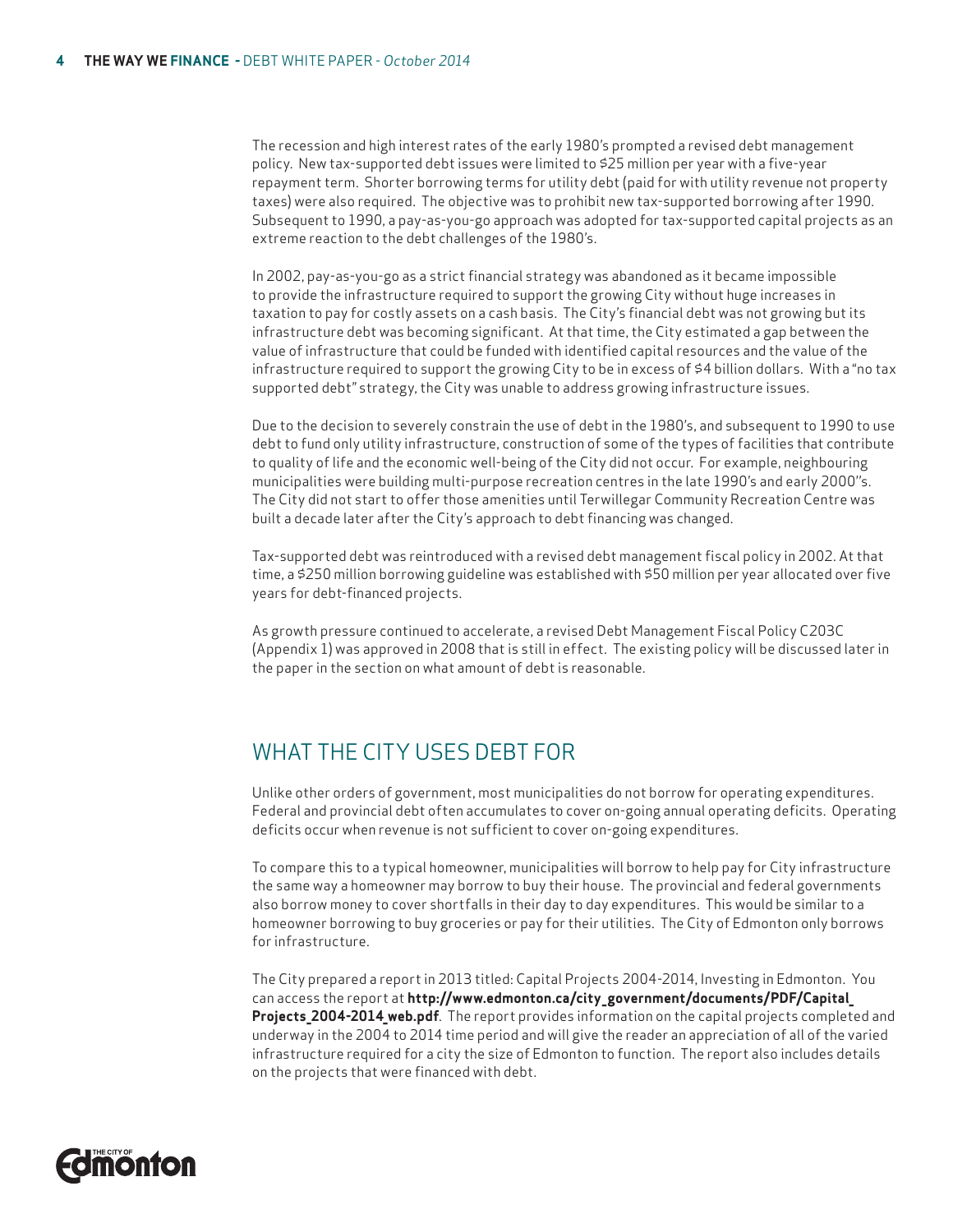Some of the projects undertaken in this period that are financed at least partially with debt include:

- Terwillegar Community Recreation Centre
- Clareview Community Recreation Centre
- Meadows Community Recreation Centre
- Commonwealth Community Recreation Centre
- Whitemud/Quesnell Bridge Upgrade
- Whitemud Drive East 34th Street Interchange
- South LRT
- North | RT
- Southeast Police Station
- Belle Rive Fire Station
- Jasper Place Library
- Kennedale Eco-Station
- Sewer Rehabiliation

Not all projects financed with debt have payments that are charged to property taxes. For example, in the list provided above, the South LRT debt is paid for predominantly with Federal Gas Tax grants and the debt for the Kennedale Eco-Station and Sewer Rehabilitation projects are paid for respectively with Waste Management and Drainage utility revenue.

# WHY THE CITY USES DEBT

There are a number of reasons that the City uses debt to optimize its capital infrastructure program.

The City borrows to allow large projects to proceed without having to accumulate enough in savings to pay for all of the cost at one time.

The accumulation of savings to pay for significant infrastructure projects can mean that the taxpayers paying for the projects are not those that benefit from the projects. This concept is referred to as generational equity. Users of a capital project will likely change over its useful life and fairness would suggest that those costs should be paid by those who will use the infrastructure over time. Therefore, debt financing over a longer term can be more equitable than using funds collected and accumulated over time from current and prior residents who may not get to benefit from future improvements.

It is also difficult to accumulate funds over long periods of time as public expectation is that taxes that are paid are put to use in the short term, making it a difficult decision to tax the public and not spend the funds for longer periods of time.

In addition to these challenges, the City's large capital program does not consume resources at a consistent level. Even though the City currently engages in long-term planning for capital infrastructure, generating a 10-year capital investment agenda every three years and approving a three year capital budget (which will be moving to a four-year plan with the next capital cycle), the need for capital expenditures, particularly for new infrastructure, does not occur in consistent equal amounts annually. The City does not have smooth capital expenditure streams. A common way to describe this is that our capital expenditures are lumpy.

For new infrastructure, a good example that illustrates the lumpiness that can occur is the City's recent approval of the southeast to downtown phase of the Valley Line LRT at \$1.8 Billion. This one project is equivalent to the total of almost two years of average annual capital expenditures covering numerous projects. With \$1 billion in contributions to the project from Provincial and Federal grants, the City's share is \$800 million. Even with a consistent and significant annual contribution of taxes and grants to fund infrastructure, it would not be possible to move forward with a project this big

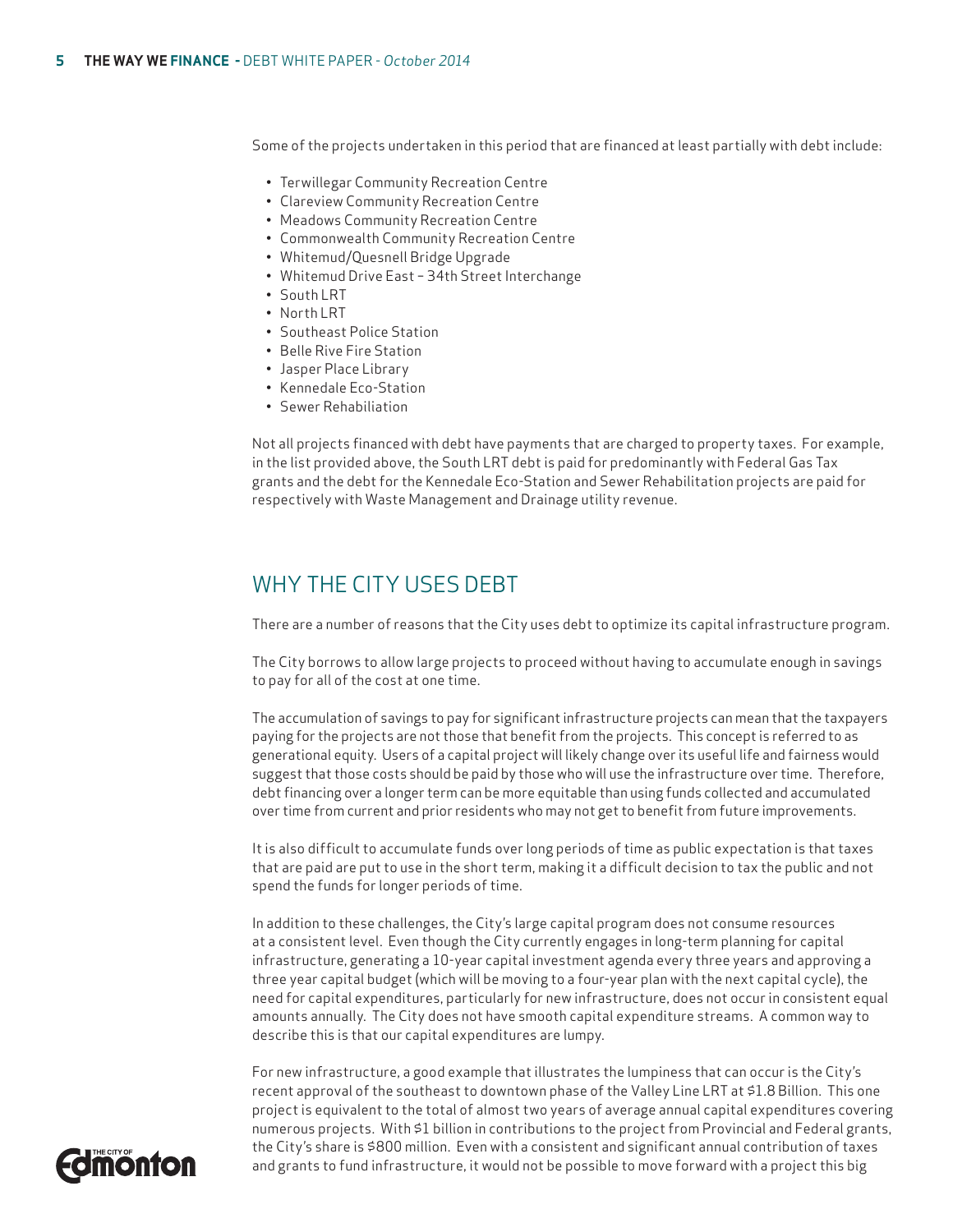without the utilization of debt. The City could not stop funding all other capital requirements in any given year in order to advance one project. Borrowing to fund LRT expansion means that the taxpayers who pay to service that debt will be the ones to enjoy the benefits of the LRT. And, LRT and other significant infrastructure projects are vital to the growth of the City.

Equally as important is maintaining the infrastructure the City already has. The City is the conscientious owner of a multi-billion dollar inventory of capital assets. This sizable responsibility demands that cost effective decisions are made in terms of when and how to maintain, repair, renew, and replace the vast network of assets which serve the diverse needs of a steadily growing metropolitan population.

Edmonton's Risk-based Infrastructure Management System (RIMS) is the key decision-making tool used to determine how much it will cost to maintain the City's infrastructure at a specific level of performance and risk and how to best optimize the allocation of funds to ensure long-term value.

At a high level RIMS includes a standardized rating system to evaluate existing infrastructure. Assets of all classes are ranked on a scale of A to F (very good to very poor); infrastructure with a D or F rating is seen as not performing to its designed function and not meeting program and service delivery needs. This provides a strategic perspective of the state and condition of our assets and is an important input to the model.

RIMS analysis determined that an annual reinvestment of \$466 million (2013 dollars) is required from 2015 to 2018 to maintain our assets in a good state of repair and achieve the City's goal of reducing the number of assets in poor and very poor condition.

Of the \$466 million of recommended funding in the next budget cycle, transportation related infrastructure such as roads, sidewalks and bridges, but not including buses, requires the highest renewal investment at an average of \$234 million per year over the four years (2015-2018). The next largest annual renewal need over the 2015-2018 timeframe is buildings at \$78 million.

However, the challenge of the lumpiness of capital expenditures applies to renewal and rehabilitation of infrastructure as well as to new infrastructure. For example, this next capital budget cycle includes a bus garage facility that is nearing the end of its service life. That means that the facility will require either a significant rehabilitation or a complete replacement of the facility. The estimated cost for total rehabilitation would consume almost the entire annual buildings capital maintenance budget for one year. Replacing the facility would cost more than two years' worth of building maintenance allocation. Borrowing to fund the replacement of the building would make sense given the significance (lumpiness) of this one project in the buildings category.

The need to borrow for capital renewal projects does not happen often, but is an option that should be available to smooth out significant peaks in required expenditure. Otherwise, funds would need to be put away annually for long periods of time in order to undertake projects with significantly higher than average capital renewal cost. In the current capital plan (2012 – 2014), an example of judicious use of debt was borrowing for the replacement of the Walterdale Bridge. The bridge had reached the end of its useful life and needed to be replaced, but in the absence of saving the money in advance, the \$150 million cost would have been very difficult to accommodate within the available funding without causing a negative impact on the condition of other transportation related infrastructure.

The other challenge that arises from saving money for years to enable the cash purchase of significant infrastructure relates to the negative carrying costs that can be associated with that approach. With the impacts of inflation, it can sometimes be difficult to earn as much of a return on the investment of public funds over the life of the savings required to offset the inflationary impacts on the cost of infrastructure. In other words, the construction cost sometimes goes up faster than the interest earned on investments leaving you in a negative position. Hence the term negative carrying costs.

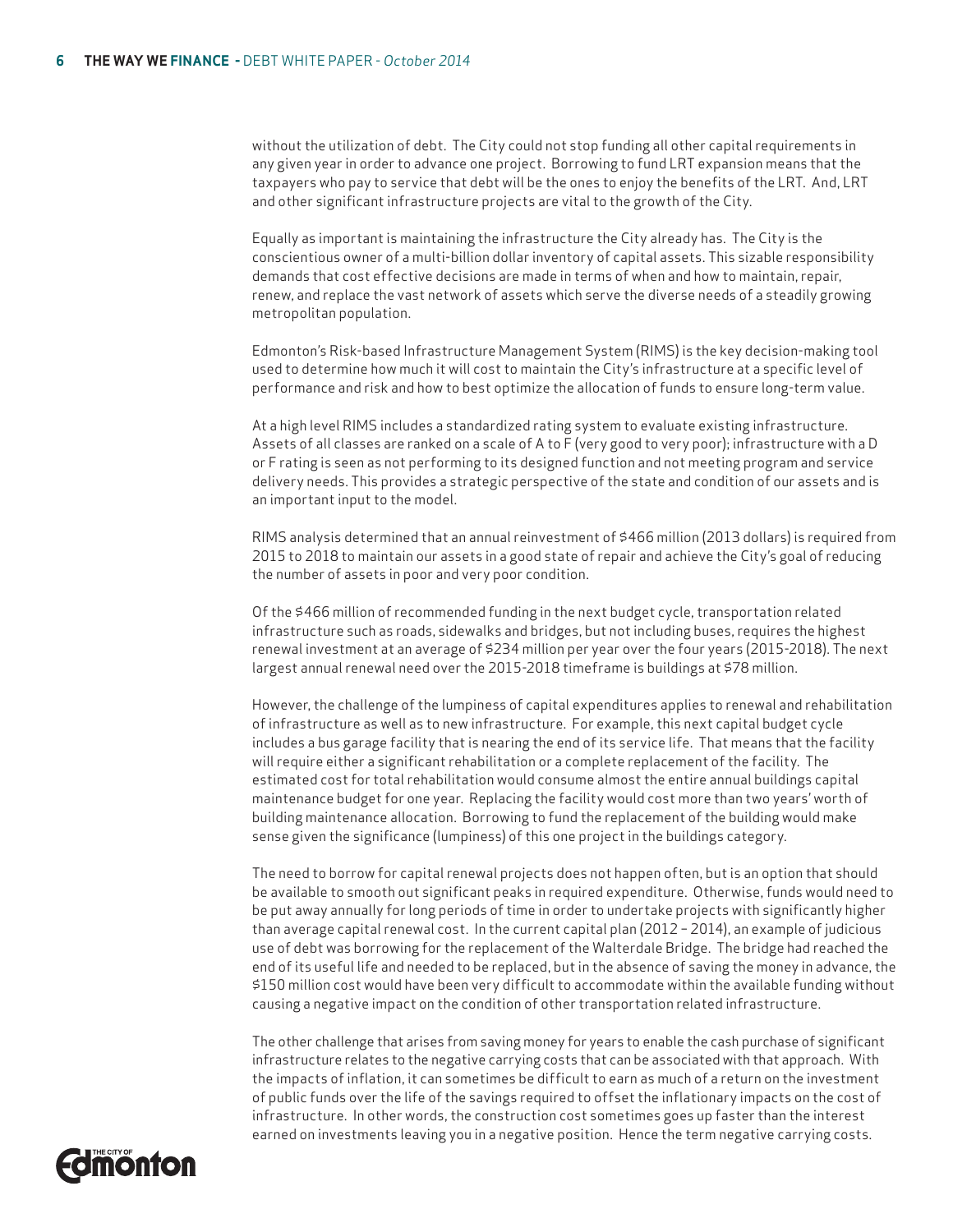Debt financing also helps the City to optimize its capital funding as grant funding from other orders of government is a significant source of funding that is not available for all City infrastructure due to eligibility constraints. For example, the new Building Canada Fund will not fund recreation facilities.

Some grant funding also requires the City to provide matching funds in order to access the grant. An example of this is the Province of Alberta's GreenTRIP program. The GreenTRIP program provides funding to municipalities for public transit capital projects on a cost shared basis, with a maximum limit of two-thirds of the funding from GreenTRIP. The public transit projects the City of Edmonton has applied to have partially funded from GreenTRIP have been LRT projects costing hundreds of millions of dollars. Without the use of debt financing for the City's share of LRT projects, the City would not be able to access the GreenTRIP funding.

# WHAT IS A REASONABLE LEVEL OF DEBT?

While debt is an essential financial tool for municipalities to use in moving forward their capital investment agendas, the debt must be reasonable. Not unlike a homeowner, the City must determine how much of its revenue it can reasonably afford to dedicate to making payments on debt. There are a number of factors that should be considered in determining how much debt is reasonable.

# **FUNDING VERSUS FINANCING**

Borrowing is a method of financing capital projects. It is not a funding source itself. When debt is used to finance a project, the funds to pay for that debt need to be identified. The first consideration in determining whether or not debt is a reasonable way to finance a project is to understand what funds will be used to pay for the principal and interest payments on the debt.

The City's Debt Management Fiscal Policy C203C puts debt into two major categories based on the source of funding used to pay for the debt: tax supported and self-liquidating.

The category of tax supported debt is then broken down further based on whether the primary source of funding for making the payments on the debt is general property taxes or some other source such as grants from other orders of government, user fees, lease payments or Community Revitalization Levy revenues. For example, when City Council decided to construct the South LRT line, it borrowed over \$500 million of the over \$600 million project cost. The vast majority (98%) of the debt servicing for the South LRT was funded with the Federal Gas Tax Grant the City receives from the Government of Canada. The City's Debt Management Fiscal Policy C203C refers to this sub-category under tax supported debt as self-supporting tax-guaranteed debt. This sub-category of tax supported debt is included as tax supported debt for the purposes of calculating the maximum amount of money that can be dedicated to making payments on tax supported debt. For the South LRT example, even though the Federal Government has designated the Gas Tax Grant as a permanent funding stream, if for whatever reason the grant program was cancelled, the City would still need to fund the payments and might need to use property taxes to do so. Hence, it is included in the total for tax supported debt servicing.

The second category of debt is self-liquidating debt, which for the City is predominantly debt incurred on behalf of the City utilities. The primary difference is that the funding source for selfliquidating debt comes from a source other than general property taxes but it is a source that the City controls and is therefore guaranteed. In the case of utility debt, it is paid for out of utility rate revenue and City Council is the authority that approves the utilities' rates. More information on utility debt and utility fiscal policy will be provided in a separate white paper on the City utilities.

While the primary use of self-liquidating debt is the City utilities, the City also classifies debt for local improvements as self-liquidating. Local improvements are projects that are of greater benefit to an area of the City than to the whole City and as such are paid for by the property owners who are

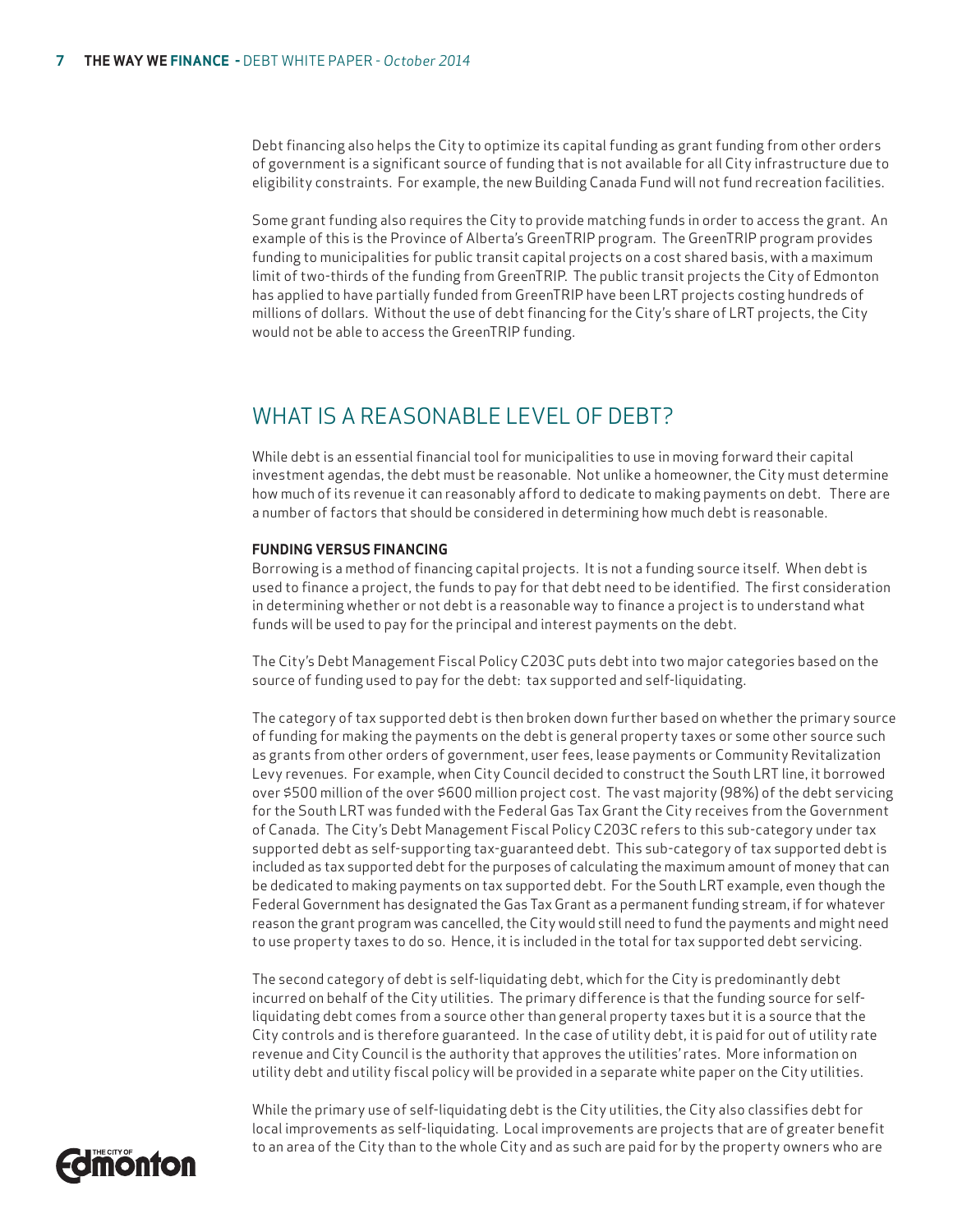the recipients of that benefit. If two thirds of property owners in an area petition for a project to be undertaken or the City initiates a project, then the local improvement process can begin. If no sufficient petition is filed by the property owners during the local improvement process then the local improvement bylaw can go forward and the City can tax the benefiting property owners for the cost of the improvement. So even though the debt associated with local improvements is paid for through a property tax, it is not a general tax. Therefore, local improvement debt is considered to be self-liquidating debt.

The City has also borrowed to provide a loan to Northlands for the construction of the Expo Centre that is also classified as self-liquidating debt as Northlands is contractually obligated to pay it. The City also carries debt classified as self-liquidating on behalf of homeEd, a non-profit housing provider established by the City of Edmonton.

The source of funding for making payments on debt is the most important consideration in determining what amount of debt is reasonable. The City is no different than a homeowner from that perspective. In taking out a mortgage on a house, the homeowner first has to know how they will make the mortgage payments.

#### **AFFORDABILITY LIMITS**

For homeowners, the Canada Mortgage and Housing Corporation has rules about affordability. The first rule is that your monthly housing costs shouldn't be more than 32% of your gross monthly income. Housing costs include your monthly mortgage payments (principal and interest), property taxes and heating expenses. However, that doesn't mean that every person who buys a home would be comfortable spending 32% of their income on mortgage payments, property taxes and heating. There may be other factors that impact how much the homeowner finds to be reasonable to be dedicated to those housing costs and the homeowner might set a more restrictive limit for them self. The homeowner might want to have more money to dedicate to other types of activities and therefore might not be willing to put as much of his or her monthly income into paying their mortgage.

The City of Edmonton is subject to limits both for total debt and debt servicing (the principal and interest payments on debt) by the *Municipal Government Act*, RSA 2000, c M-26 (*MGA*), which is the principal legislation that governs municipalities in Alberta. Section 271 allows the Minister of Municipal Affairs to make regulations respecting how a debt limit for a municipality is determined. The *MGA* Debt Limit Regulation AR 255/2000 specifies that the debt limit for the City of Edmonton in respect of the City's total debt is 2 times the revenue of the municipality, and in respect of the City's debt service, is .35 times the revenue of the municipality. The revenue for purposes of this calculation is the consolidated revenue of the City less capital government transfers and developer contributed tangible capital assets and excludes revenue from EPCOR. These proportional debt and debt servicing limits mean that as revenues grow, the amount of debt and debt servicing can increase.

Despite these regulated debt limits, it is important for the City not to just borrow up to those limits, particularly with respect to debt servicing, without gauging what is appropriate or optimal for Edmonton. Just like the homeowner might not want to spend as much on mortgage payments as the bank is willing to let them, the City has to consider what other uses it has for funds that could be used to pay for debt. The potential allocation of 35% of Edmonton's eligible revenue to debt servicing would be significant for an organization that has large operating expenditures associated with the day to day programs and services that Edmontonian's expect. It is important to understand the relationship between funding capital assets and the associated operating impacts of those assets and to recognize that there are affordability limits to property taxes that are a significant source for debt servicing.

In developing the existing City of Edmonton Debt Management Fiscal Policy C203C, the City took a more conservative approach than what is mandated by the *MGA* by constraining the limit for total debt servicing for both tax supported debt, including self-supported tax-guaranteed debt, and self-liquidating debt to 22% of eligible revenues. The policy further constrains tax supported debt servicing, which includes self-supported tax guaranteed debt to 15% of eligible revenues. These limits were established when the policy was developed in 2008 based on the following rationale.

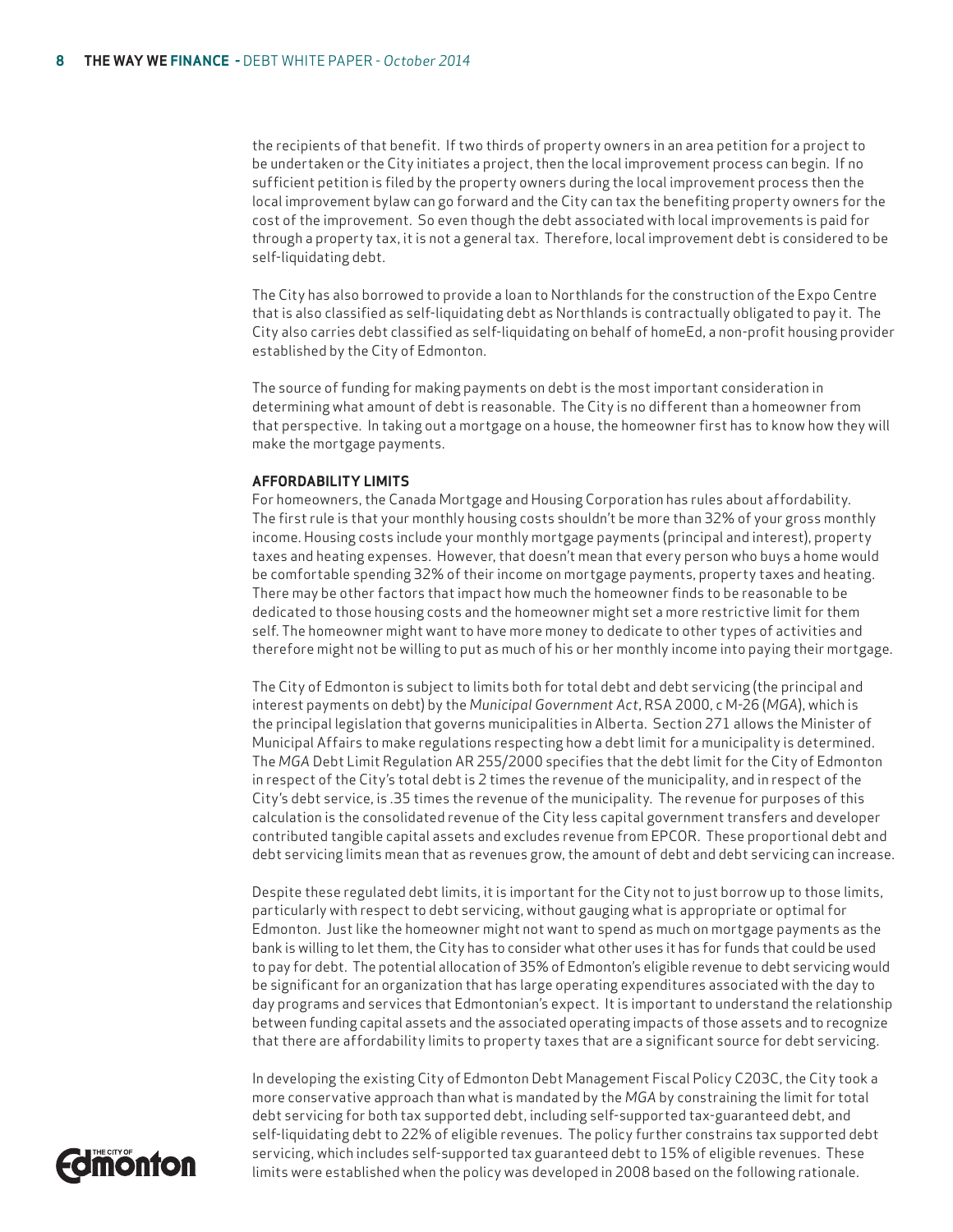The City borrows almost exclusively through the Alberta Capital Finance Authority (ACFA), which provides capital financing to Alberta's Municipalities at very competitive rates as they are secured with the Province's triple A credit rating. The ACFA has its own credit policy that mandates a credit review process for municipalities with no credit rating or with a credit rating less than "A" that are within 25% of the limit established under the *MGA*. That is not to say that the ACFA will not lend to municipalities that are over 75% of the *MGA* limits, but rather that those municipalities are subject to greater credit scrutiny prior to loans being granted. This means that for debt servicing, the ACFA would subject most municipalities to greater scrutiny if their debt servicing was greater than 26% of eligible revenues.

Given that the City's approach to debt just prior to the policy being developed was extremely risk adverse and limited the total debt to \$250 million dollars at \$50 million per year over 2002 to 2007, the City acknowledged the need to provide greater flexibility for the use of debt while at the same time maintaining a fiscally conservative approach to debt. When the current policy was drafted in 2008, it achieved this by setting the debt servicing limit at 85% of the trigger percentage set by ACFA for the need for a municipality to undergo a credit review. This was despite the fact that the City would not have to be subjected to the ACFA's credit review process even if it was within 25% of the *MGA* limits as the City has a credit rating that is greater than "A" having been rated by Standard and Poors at "AA+". Administration recommended taking a more conservative approach than even that which would trigger a credit review by the ACFA for municipalities subject to such a review. The recommendation to set the percentage for total debt servicing at a conservative 85% of the 26% of eligible revenues for debt servicing ACFA credit review trigger resulted in the 22% limit for total debt servicing in the City's current policy. This risk-adverse approach was taken to ensure that debt remained affordable and sustainable.

The split between tax supported debt servicing and self-liquidating debt servicing was predicated on projections at that time about the known capital investments that were required for the City utilities and local improvements and providing ample room for self-liquidating debt servicing. This resulted in the policy constraints on debt servicing of 15% of eligible revenues for tax supported debt and basically ensured that the limit of 22% of eligible revenues for total debt servicing would not be reached.

Under the Debt Management Fiscal Policy C203C, eligible revenues for the purpose of calculating the limits for total debt servicing are the annual revenues reported in the last audited financial statements prior to the time of calculation. So the debt servicing limit calculated during 2014 would be based on the revenues reported in the December 31, 2013 financial statements. The revenues include property taxes, user fees (including revenue from the City's utilities), program revenue, and developer and partner contributions; but do not include Provincial and Federal capital grants or the value of contributed tangible capital assets. Contributed tangible capital assets are infrastructure that is constructed by others, usually developers, that become City property. For example, in a new neighbourhood, a developer will build roads and sewers, but those assets are then turned over to the City and become City property. The value of those assets is not considered as revenue to the City for the purpose of calculating debt and debt servicing limits.

Eligible revenues for the purpose of calculating the limits for tax supported debt servicing are the same as for total debt servicing less the revenues generated by the City's utility and enterprise operations and certain other revenues from external parties. A review of the City's Debt Management Fiscal Policy C203C should consider whether all of the revenues currently included as eligible revenue for the purpose of calculating the debt servicing limits should be included. For example, all property taxes are included as eligible revenue even though a portion of property taxes is already utilized to fund capital assets. For example, the Neighbourhood Renewal Program is funded by dedicated property taxes that amounted to \$87 million in 2014. This is funding that is already dedicated to capital on a pay-as-you-go basis yet is considered in the revenue to determine the limits for debt servicing, which is also for capital.

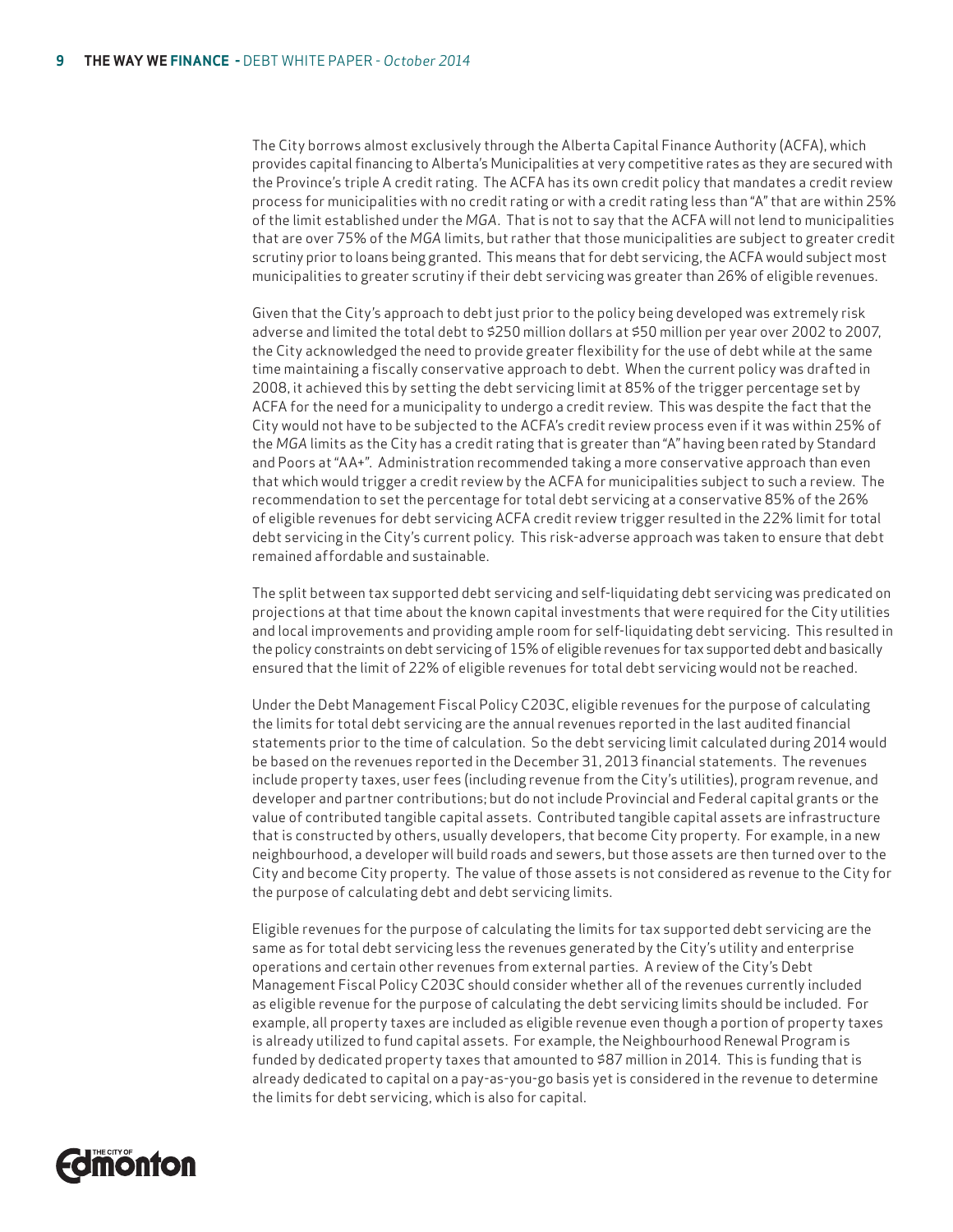# **INTEREST RATES**

One of the factors often raised as a consideration in whether or not to borrow is the level of interest rates. And interest rates should be considered. However, interest rates being low should not be the only consideration in determining whether or not to borrow. As stated early, how much is a reasonable amount to spend on payments on the debt should still be the prime consideration. Once an amount that is reasonable to be spent on making payments on debt is determined, whether or not interest rates are considered to be low or high doesn't change that amount, but it does affect the amount of debt that could be incurred. In times of low interest rates, debt is leveraged to provide greater value than when interest rates are high. For example, for a homeowner that can afford to pay \$2,000 a month for a mortgage payment, if the interest rate on the mortgage is 3%, the homeowner could borrow approximately \$360,000 over twenty years. If the interest rate was 6%, the homeowner could borrow approximately \$280,000 over twenty years. This is assuming that the interest rate stays the same for the entire twenty years of the mortgage, which for home mortgages is not likely. For Alberta municipalities, interest rates can be locked in for the entire term of the borrowing, whether that is 5 years or 35 years.

The impact of higher interest rates is the same for the City as for a homeowner. The higher the interest rates, the less debt the City can afford to take on as the debt servicing becomes more expensive. Careful analysis that considers the time value of money and investment earning potential versus interest costs needs to be undertaken when interest rates climb.

# **DEBT AND DEBT SERVICING**

The table on the next page shows the City's long term debt from 2004 until 2013 split between tax supported, self-supporting tax-guaranteed and self-liquidating. It also includes the debt limits for each year calculated based on two times the total consolidated revenues less capital government transfers and developer contributed tangible capital assets.

The table also shows the debt servicing for the same time period 2004 to 2013, again split between tax supported, self-supporting tax-guaranteed and self-liquidating. The debt servicing limits for the *MGA* at 35% of eligible revenue and for the Debt Management Fiscal Policy (DMFP) C203C at 22% are included. The debt and debt servicing does not include debt and debt servicing related to EPCOR. The sinking fund captioned in the table relates to EPCOR debt.

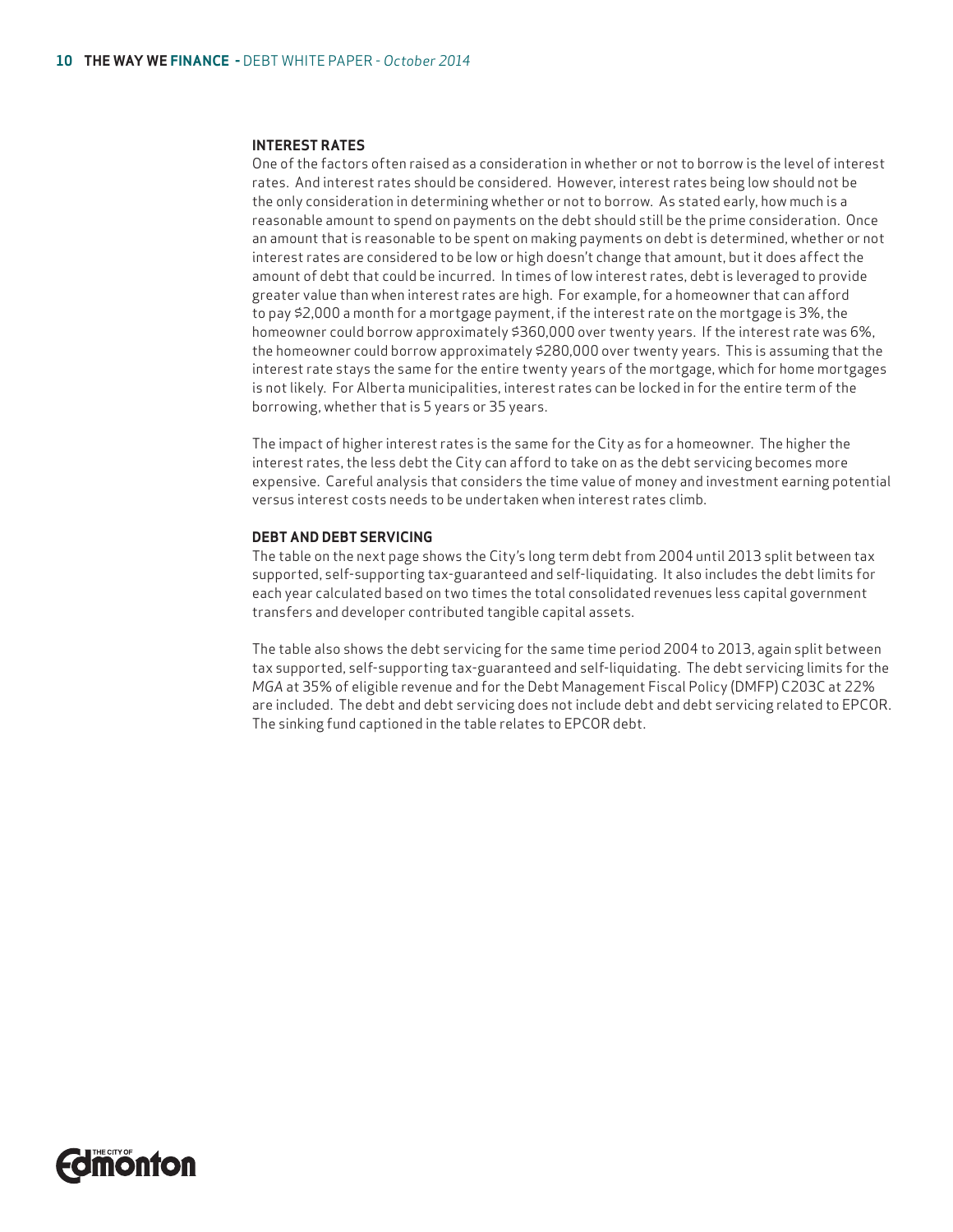| ב אמת הבתח ל לפטטיכ<br>י<br>2<br>2<br>2 |                                   |
|-----------------------------------------|-----------------------------------|
|                                         |                                   |
| į                                       |                                   |
| r                                       | נ<br>ר                            |
| )<br>)<br>)                             | <b>UNITER</b><br>$\mathcal{L}$    |
|                                         | $\frac{1}{2}$                     |
|                                         |                                   |
|                                         |                                   |
|                                         |                                   |
|                                         |                                   |
|                                         |                                   |
|                                         |                                   |
|                                         | <b>1 DEBT</b> (NET OF EPCOR & SIN |
|                                         |                                   |
| URE 3: DEBT AND DEBT SERVICING          | G-TERI                            |
|                                         |                                   |
| ū                                       |                                   |

LONG-TERM DEBT (NET OF EPCOR & SINKING FUND)

**Edimonton** 

|                                                                     | 2013                                 | 2<br>ដ                   | 2011                         | 2010                 | 2009                         | 2008                | 2007                                                                                                         | 2006                 | 2005                 | 2004                |
|---------------------------------------------------------------------|--------------------------------------|--------------------------|------------------------------|----------------------|------------------------------|---------------------|--------------------------------------------------------------------------------------------------------------|----------------------|----------------------|---------------------|
| Self-Supporting<br>Tax-Guaranteed<br>Tax-Supported<br>Tax-Supported | 563,818<br>1,048,793                 | 578,735<br>5,376<br>886, | 569,237<br>696,633<br>n<br>U | 574,331<br>615,427   | 579,731<br>374,308<br>n<br>V | 384,656<br>163,425  | 190,484<br>.39,059                                                                                           | 37,611<br>109,890    | 11,000<br>92,784     | 59,217              |
|                                                                     | 1,612,611                            | 1,465,111                | 1,265,870                    | 1,189,758            | 954,039                      | 548,081             | 329,543                                                                                                      | 147,501              | 103,784              | 59,217              |
| Self-liquidating                                                    |                                      |                          |                              |                      |                              |                     | \$ 813,576 \$ 767,810 \$ 707,949 \$ 650,475 \$ 594,680 \$ 495,357 \$ 431.842 \$ 399,159 \$ 369,247           |                      |                      | \$ 361,119          |
| Total (net)                                                         |                                      |                          |                              |                      |                              |                     | \$ 2,426,187 \$ 2,232,921 \$ 1,840,233 \$ 1,508,719 \$ 1,043,438 \$ 761,385 \$ 546,660 \$ 473,031 \$ 420.336 |                      |                      |                     |
| <b>Total Debt Limit</b><br>%Used                                    | $5 4,620,040$ $5 4,180,392$<br>52.5% | 53.4%                    | 54,079,024<br>48.4%          | 5 3,679,534<br>50.0% | $5$ 3, 243, 406<br>46.5%     | 53,003,628<br>34.7% | 5 3,157,284<br>24.1%                                                                                         | 5 2,842,856<br>19.2% | 5 2,721,190<br>17.4% | 52,362,738<br>17.8% |

# DEBT SERVICING (NET OF EPCOR & SINKING FUND) - CALCULATED AS REQUIRED BY THE MGA **DEBT SERVICING** (NET OF EPCOR & SINKING FUND) - **CALCULATED AS REQUIRED BY THE** *MGA*

The debt servicing reported under aspecific year is actually the total of principal and interest that the municipality will pay in the 12 months following the year end. A pro-rated amount, as per MGA regulation, The debt servicing reported under a specific year is actually the total of principal and interest that the municipality will pay in the 12 months following the year end. A pro-rated amount, as per *MGA* regulation, to represent an obligation for short-term borrowing where no principal payments are required uniti the end of the term is included in years where no payments were made. to represent an obligation for short-term borrowing where no principal payments are required until the end of the term is included in years where no payments were made.

2009

2010

2011

2012

2013

2008

2004

2005

2006

2007

| 5,715                                                               | 5,715    | 49,321                                              | 55,036                                              | 413,479<br>13.3%                            |
|---------------------------------------------------------------------|----------|-----------------------------------------------------|-----------------------------------------------------|---------------------------------------------|
| v                                                                   | $\omega$ | $\omega$                                            | $\frac{1}{2}$                                       | w<br>w                                      |
| 1,037<br>9,230                                                      | 10,267   | 45,518                                              | 55,785                                              | 476,208<br>11.7%                            |
|                                                                     |          | w<br>w                                              |                                                     |                                             |
| 3,099<br>11,305                                                     | 14,404   | 45,876                                              | 60,280 \$                                           | $\frac{497,500}{12.1\%}$                    |
| U,                                                                  |          | $\omega$                                            | $\omega$                                            |                                             |
| 15,201<br>15,341                                                    | 30,542   | 47,053                                              | 77,595                                              | 552,525<br>14.0%                            |
|                                                                     |          | $\frac{1}{2}$                                       |                                                     | n,                                          |
| 31,101<br>18,132                                                    | 49,233   | 53,891                                              |                                                     | \$ 525,635<br>19.6%                         |
| U)                                                                  |          | $\begin{array}{c}\n\bullet \\ \bullet\n\end{array}$ |                                                     |                                             |
| 47,327<br>30,624                                                    | 77,951   | 60,720                                              |                                                     | 567,596<br>24.4%                            |
|                                                                     |          | $\frac{1}{2}$                                       |                                                     | $\frac{1}{2}$                               |
| 48,073<br>60,368                                                    | 108,441  | 64,184                                              |                                                     | $5 643,918$<br>$26.8\%$                     |
| w                                                                   |          | w<br>w                                              |                                                     |                                             |
| 49,325<br>69,451                                                    | 118,776  | 69,328                                              | $5$ 188,104 $5$ 172,625 $5$ 138,671 $5$ 103,124 $5$ | 713,829<br>26.4%                            |
| U)                                                                  |          | $\frac{6}{5}$                                       |                                                     | n,                                          |
| 52,331<br>96,080                                                    | 148,411  | 05                                                  |                                                     |                                             |
|                                                                     |          |                                                     |                                                     |                                             |
| 53,050<br>122,051                                                   | 175,101  | $580,677$ $5$ , 75,1                                | $5255,778$ $523,516$                                | $5$ 808,507 $5$ 731,569<br>31.6% 30.6%      |
|                                                                     |          |                                                     |                                                     |                                             |
| Self-Supporting<br>Tax-Guaranteed<br>Tax-Supported<br>Tax-Supported |          | Self-liquidating                                    | Total (net)                                         | Debt Servicing Limit<br>MGA (35%)<br>% Used |

# DEBT SERVICING (NET OF EPCOR & SINKING FUND) - LIMIT AS PER CITY OF EDMONTON DEBT MANAGEMENT FISCAL POLICY C203C **DEBT SERVICING** (NET OF EPCOR & SINKING FUND) - **LIMIT AS PER CITY OF EDMONTON DEBT MANAGEMENT FISCAL POLICY C203C**

The debt servicing reported under a specific year is the total of principal interest that the municipality paid in that year including actual interest and principal payments for short term debt The debt servicing reported under a specific year is the total of principal and interest that the municipality paid in that year including actual interest and principal payments for short term debt.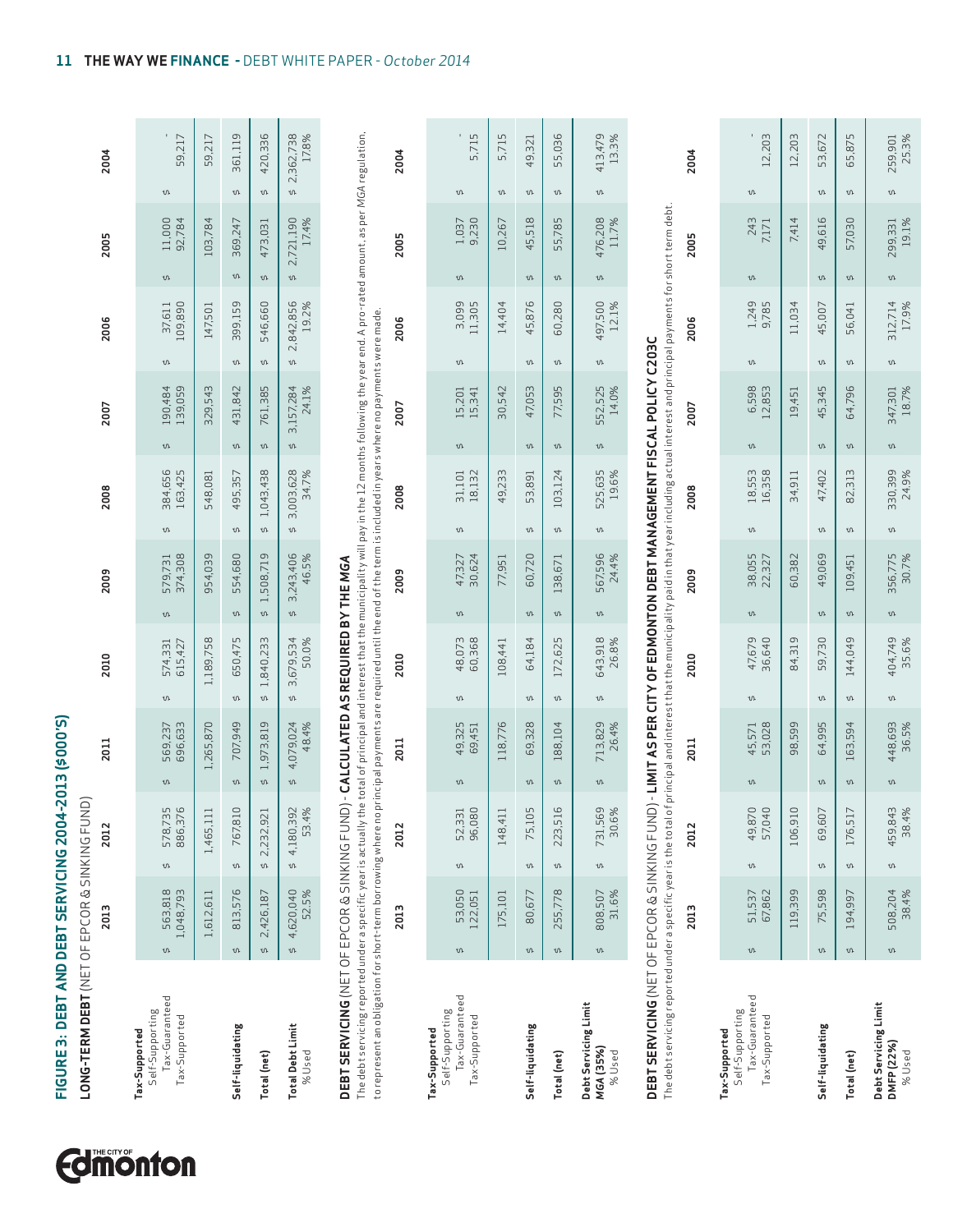While the City's use of debt has increased significantly since moving away from the "no tax-supported debt" approach mandated prior to 2002 it has remained reasonable and sustainable. The gradual build-up of debt has allowed major infrastructure projects such as South and North LRT, four multipurpose recreation centres, Quesnell Bridge enhancements, Walterdale Bridge replacement, police and fire station additions and new libraries to be constructed. The interest rates during this period have been reasonable with the rates for the last six years being historically low.

At December 31, 2013 the City had utilized 52.5% of its total allowable debt and 31.6% of its total allowable debt servicing as regulated under the *MGA*. It had utilized 38.4% of its total allowable debt servicing under the more conservative City of Edmonton Debt Management Fiscal Policy C203C.

The table on the next page provides the actual debt as at December 31, 2013 as well as projected debt for December 31, 2014 through to 2018. The projected debt includes financing for ongoing capital projects approved by Council. Additional borrowing of \$1.3 billion including \$268 million for Rogers Place (downtown arena) and \$813 million for the Valley Line LRT phase 1 is forecast for 2014 and subsequent years.

Debt servicing under the categories and limits allowed under the City's Debt Management Fiscal Policy C203C are also included in the table. Debt limits and debt servicing limits for 2015 and beyond assume general annual revenue increases of 5%. For context the average annual revenue increase over the past 5 years has been 9%. Where projections exist for specific revenue sources, such as the Capital City Downtown Community Revitalization Levy, those projections have been used.

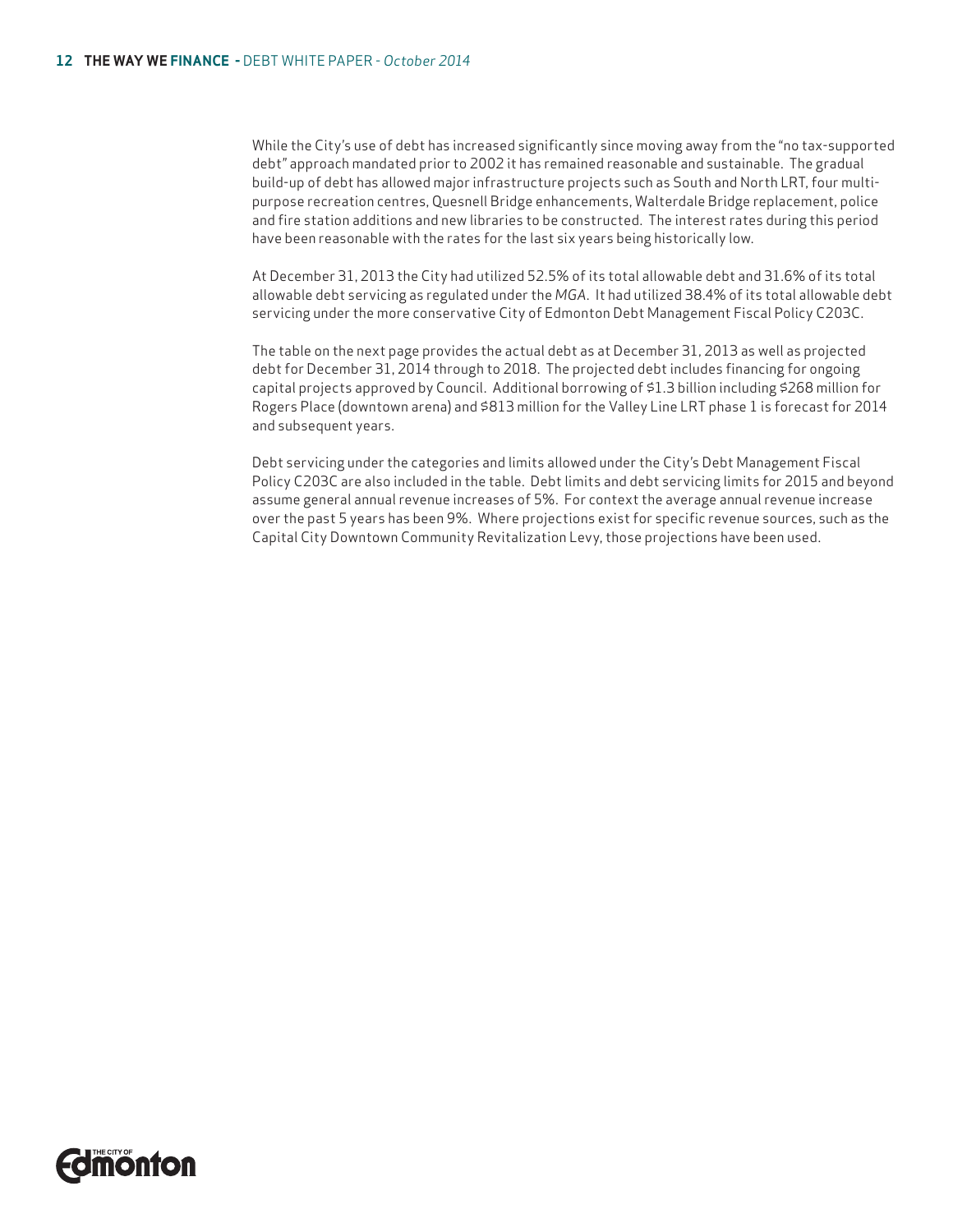| Debt<br>(net of EPCOR<br>& Sinking fund) | Actual<br>Debt<br>Dec 2013 | Projected<br><b>Debt</b><br>Dec 2014 | Projected<br>Debt<br>Dec 2015         | Projected<br>Debt<br>Dec 2016 | Projected<br>Debt<br>Dec 2017 | Projected<br>Debt<br>Dec 2018 |
|------------------------------------------|----------------------------|--------------------------------------|---------------------------------------|-------------------------------|-------------------------------|-------------------------------|
| <b>Tax-Supported Debt</b>                | \$                         |                                      |                                       |                               |                               |                               |
| Long-term<br>Short-term                  | 928,793<br>120,000         | \$1.048.514<br>120,000               | 1.191.420<br>$\mathfrak{s}$<br>60,000 | \$1.305.207<br>60,000         | \$1.444.660                   | \$1.548.426                   |
| Self-Supporting                          |                            |                                      |                                       |                               |                               |                               |
| Tax-Guaranteed                           | 563,818                    | 880,544                              | 990,626                               | 1,034,088                     | 1,001,927                     | 963,944                       |
| <b>Total Tax-Supported Debt</b>          | \$1,612,611                | \$2.049.058                          | \$2.242.046                           | \$2,399,295                   | \$2,446,587                   | \$2,512,370                   |
| <b>Self-Liquidating Debt</b>             | 813,576                    | 872.130                              | 998.689                               | 1,087,567                     | 1,160,280                     | 1,200,482                     |
| <b>Total Debt</b>                        | 2,426,187<br>\$            | 2,921,188<br>$\mathfrak{s}$          | 3,240,735<br>Ś.                       | \$3,486,862                   | \$3,606,867                   | 3,712,852<br>\$               |
| <b>Debt Limit</b> (As per MGA)           | 4.620.040<br>$\leq$        | \$4.620.040                          | 4.851.042<br>\$                       | 5.094.151<br>\$               | 5.610.650<br>\$               | 5.695.738<br>\$               |
| % Used<br>% Available                    | 52.5%<br>47.5%             | 63.2%<br>36.8%                       | 66.8%<br>33.2%                        | 68.4%<br>31.6%                | 64.3%<br>35.7%                | 65.2%<br>34.8%                |

# **FIGURE 4: ACTUAL AND PROJECTED DEBT AND DEBT SERVICING 2013-2018 (\$000'S)**

| <b>Debt Servicing</b><br>Limits as per City of Edmonton<br>Debt Management<br>Fiscal Policy C203C                              |                               | Actual<br>Debt<br>Servicing<br>2013 |             | Projected<br>Debt<br>Servicing<br>2014 |          | Projected<br>Debt<br>Servicing<br>2015 | Projected<br>Debt<br>Servicing<br>2016 |          | Projected<br>Debt<br>Servicing<br>2017 |             | Projected<br>Debt<br>Servicing<br>2018 |
|--------------------------------------------------------------------------------------------------------------------------------|-------------------------------|-------------------------------------|-------------|----------------------------------------|----------|----------------------------------------|----------------------------------------|----------|----------------------------------------|-------------|----------------------------------------|
| <b>DMFP Total Debt</b><br>Servicing (22%)<br><b>Total Debt Servicing</b>                                                       | \$                            | 194,997                             | $\varsigma$ | 223,594                                | $\sharp$ | 310,818                                | \$<br>277,665                          | \$       | 354,432                                | \$          | 303,441                                |
| Debt Service Limit<br>(22% of eligible revenues)                                                                               | $\varsigma$                   | 508,204                             | \$          | 508.204                                | \$       | 533,615                                | \$<br>560,357                          | \$       | 617,172                                | $\sharp$    | 626,531                                |
| % Used<br>% Available                                                                                                          |                               | 38.4%<br>61.6%                      |             | 44.0%<br>56.0%                         |          | 58.2%<br>41.8%                         | 49.6%<br>50.4%                         |          | 57.4%<br>42.6%                         |             | 48.4%<br>51.6%                         |
| % of eligible revenue<br>(max 22%)                                                                                             |                               | 8.4%                                |             | 9.7%                                   |          | 12.8%                                  | 10.9%                                  |          | 12.6%                                  |             | 10.7%                                  |
| <b>DMFP Tax-supported</b><br>Debt Servicing (15%)<br>Tax-Supported-Long Term<br>Self-Supported<br>Tax-Guaranteed<br>Short Term | $\operatorname{\mathfrak{S}}$ | 65,023<br>51,537<br>2,839           | $\varsigma$ | 77,702<br>62,361<br>2,839              | $\sharp$ | 90,026<br>71,208<br>62,839             | \$<br>98,334<br>81,906<br>1,097        | $\sharp$ | 104,901<br>85,136<br>61,097            | \$          | 109,489<br>85,756                      |
| <b>Total Debt Servicing</b>                                                                                                    | \$                            | 119,399                             | $\varsigma$ | 142,902                                | \$       | 224,073                                | \$<br>181,337                          | $\sharp$ | 251,134                                | $\varsigma$ | 195,245                                |
| Debt Service Limit<br>(15% of eligible revenues)                                                                               | \$                            | 279,113                             | \$          | 279,113                                | \$       | 293,069                                | \$<br>307,764                          | \$       | 323,501                                | \$          | 341,916                                |
| % Used<br>% Available                                                                                                          |                               | 42.8%<br>57.2%                      |             | 51.2%<br>48.8%                         |          | 76.5%<br>23.5%                         | 58.9%<br>41.1%                         |          | 77.6%<br>22.4%                         |             | 57.1%<br>42.9%                         |
| % of eligible revenue<br>(maximum 15%)<br>Tax-Supported - Long Term<br>Self-Supported<br>Tax-Guaranteed<br>Short Term          |                               | 3.5%<br>2.8%<br>0.2%                |             | 4.2%<br>3.4%<br>0.2%                   |          | 4.6%<br>3.6%<br>3.2%                   | 4.8%<br>4.0%<br>0.1%                   |          | 4.9%<br>3.9%<br>2.8%                   |             | 4.8%<br>3.8%<br>0.0%                   |
| <b>Total Debt Servicing</b>                                                                                                    |                               | 6.4%                                |             | 7.7%                                   |          | 11.5%                                  | 8.8%                                   |          | 11.6%                                  |             | 8.6%                                   |

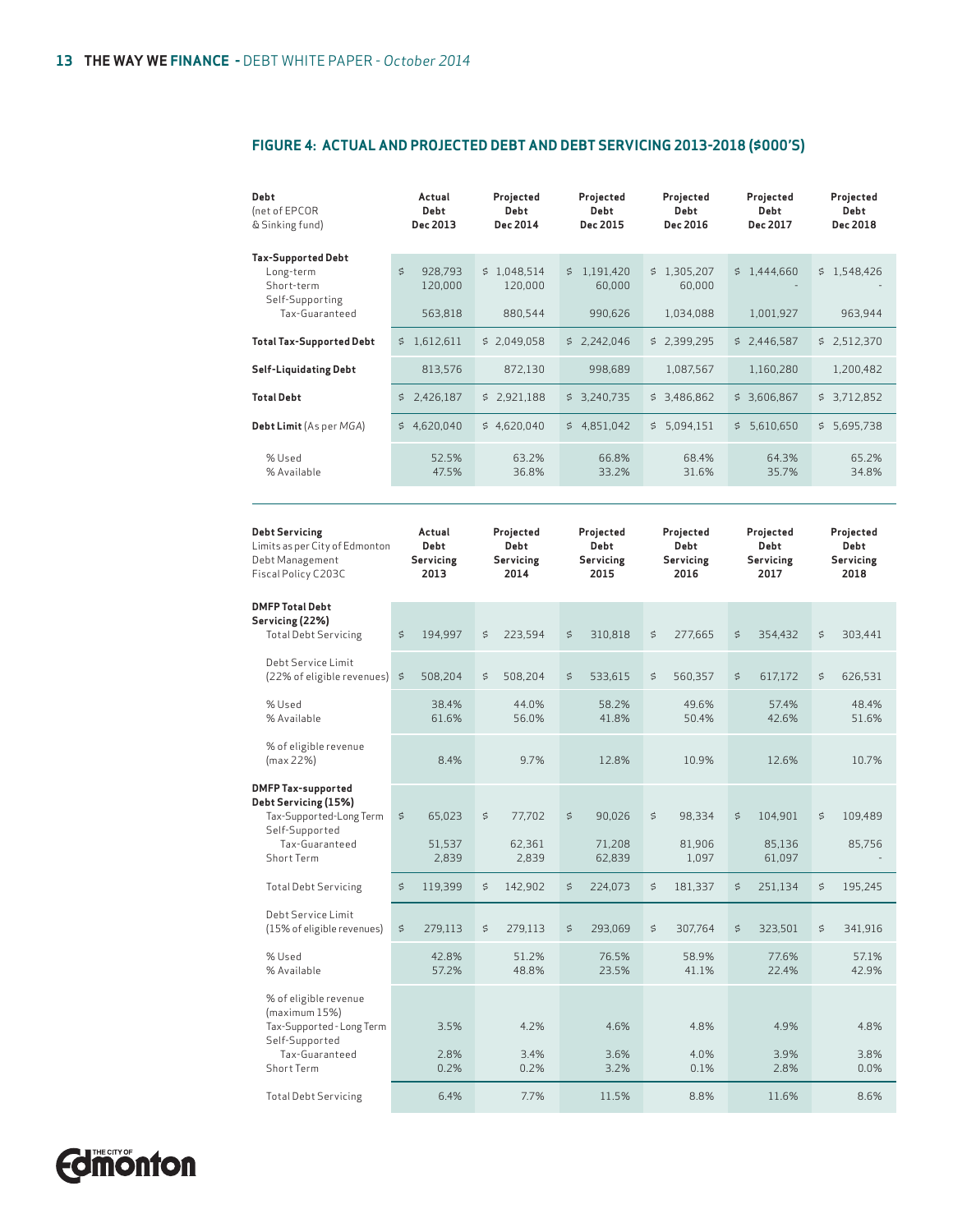Tax-supported debt is limited under the Debt Management Fiscal Policy (DMFP) C203C to 15% of eligible revenues. Debt servicing can fluctuate as older debt is paid off and new debt is taken on. As figure 4 illustrates, the City's projected tax-supported debt servicing hits a high in 2015 and 2017 with up to 76.5% and 77.6% of the DMFP tax-supported debt limit utilized. These spikes result from the repayment of short term debt. The City has taken out two borrowings of \$60 million in short term debt for terms of five years with only the interest on the debt payable annually. The principal is paid all at once at the end of the five years. This occurs in both 2015 and 2017, which causes the significant increase in debt servicing in those two years. The short term debt is reported under tax-supported debt even though it is to be repaid with Provincial grant funding from the Municipal Sustainability Initiative and the Basic Transportation Grant.

Actual tax-supported debt servicing for 2013 amounted to 6.4% of eligible City revenues. Of that, 2.8% was in the category of self-supported tax-guaranteed (funded from a specific source not general property taxes) and 0.2% was interest on short term debt; leaving tax-supported debt servicing from more general property taxes and revenues at just 3.5% of eligible revenue. The projections for 2018 show tax-supported debt servicing at 8.6% of eligible revenues. Of that, 3.8% is in the category of self-supported tax-guaranteed, and there is no short term debt; leaving tax-supported debt servicing from more general property taxes and revenues at 4.8% of eligible revenues.

As with the description of tax supported debt, total debt servicing (tax supported, self-supported tax-guaranteed and self-liquidating) also peaks in 2015 and 2017 due to repayment of the principal on short term debt. The peak in 2015, even with the repayment of short term debt principal, is at 12.8% of eligible revenues, significantly under the 22% limit in the DMFP and a little more than a third of the provincial limit of 35%.

To go back to our homeowner example, the average household income in Edmonton is \$91,860 (2011 Statistics Canada). If a homeowner with the average household income were to limit mortgage payments on their house to 5% of that household income (as is projected for the City for 2018 tax supported debt without self-supported tax guaranteed debt), that would amount to approximately \$4,600 a year and would fund a 20-year mortgage at 3% interest of approximately \$69,000. So in other words, it might be affordable, but it wouldn't be sufficient to purchase a house in Edmonton.

The projected debt and projected debt servicing in figure 4 does not include projects that Administration will be recommending for tax supported debt financing in the 2015 to 2018 capital budget that have not yet been approved by City Council. The impact of those projects, even with no adjustment to projected revenue, would result in a projected increase in tax supported debt servicing by 2018 to 9.3% of eligible revenues versus the 8.6% identified in the table. The projected total debt servicing for 2018 would increase to 11.3% from the 10.7% identified in the table.

# **CONCLUSION**

The City of Edmonton utilizes debt financing as part of a well-balanced approach to optimizing funding sources available for the acquisition, creation and rehabilitation of infrastructure.

The City of Edmonton has significant capital assets that are essential for its operation and for the quality of life Edmontonian's enjoy. The City is responsible for providing and maintaining capital assets and infrastructure to serve its residents and businesses. A City is sustainable only if both its capital infrastructure assets and its financial assets can be maintained over the long-term.

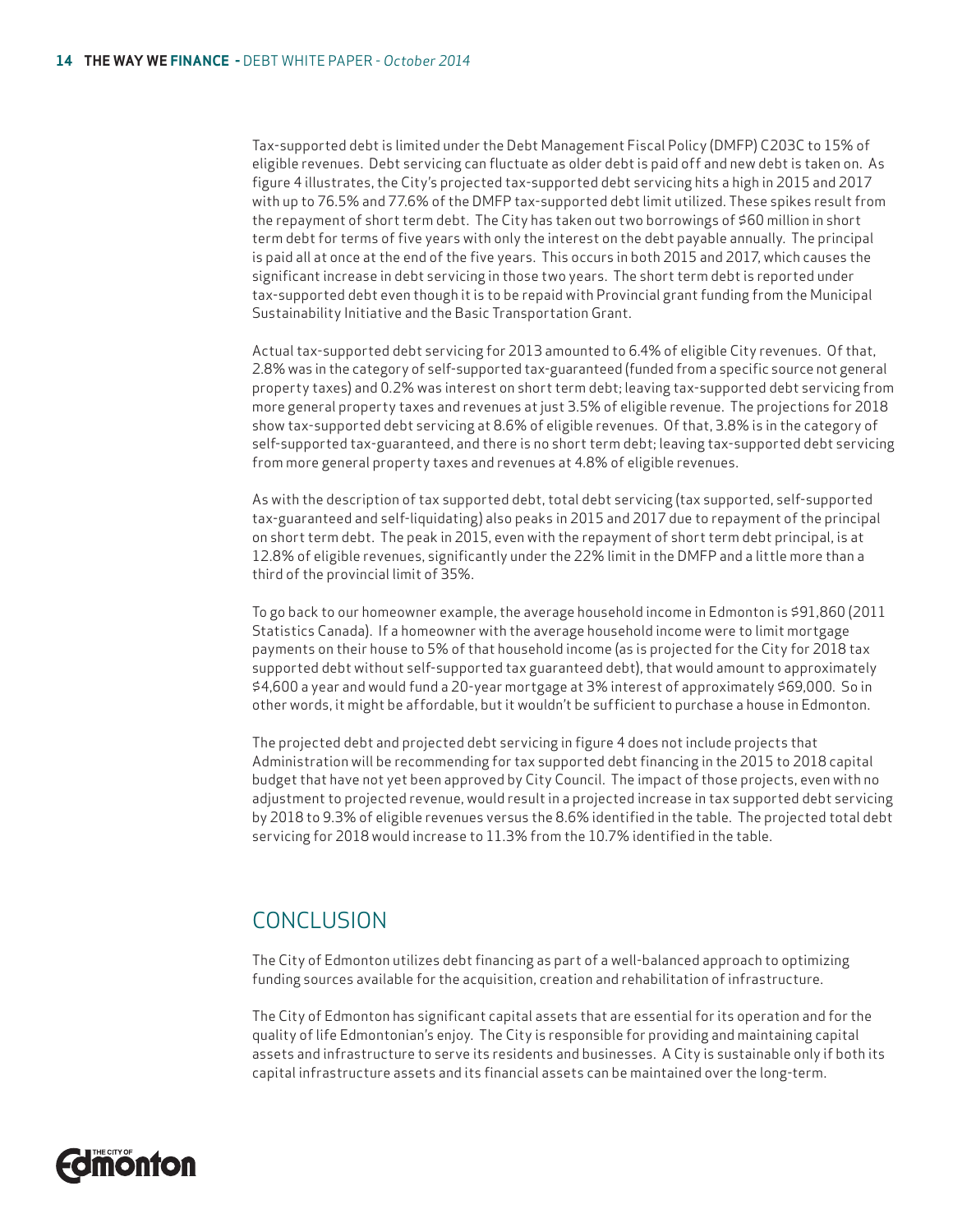All of this infrastructure is essential for economic growth. Both the creation and renewal of public infrastructure contributes to productivity growth which leads to economic growth. Cities keep pace when they are able to place the right infrastructure in the right places at the right time. In order for the City to accomplish that, it must optimize its resources dedicated to the creation and rehabilitation of infrastructure. That optimization includes the use of debt financing.

The City of Edmonton takes a conservative approach to the use of debt staying well-under the provincially legislated limits for debt and debt servicing through implementation of its own Debt Management Fiscal Policy C203C. It would be timely to review this policy, which was approved in 2008.

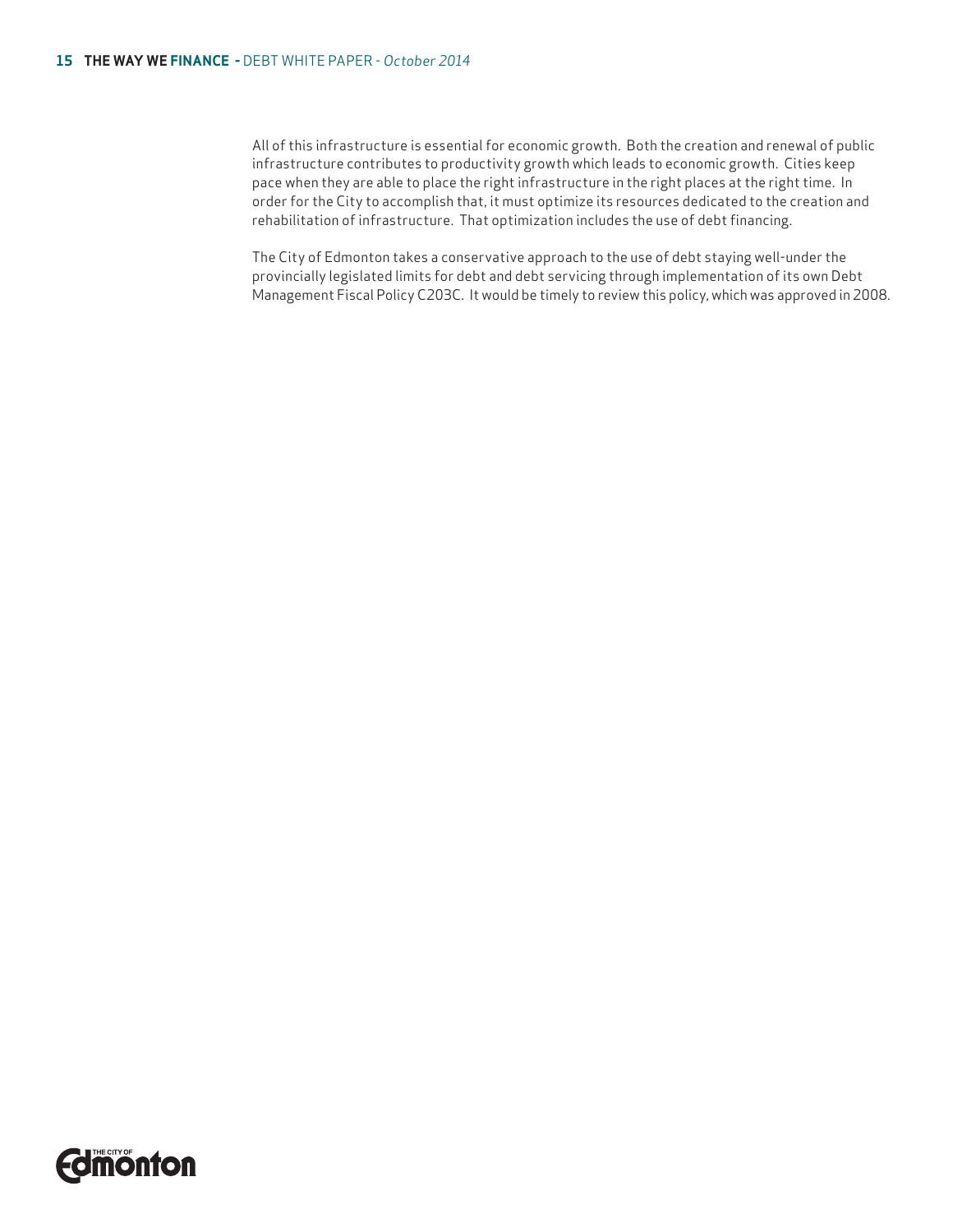



|                                                                                                                                                                                                                                                                                                                                                                                                                        | <b>POLICY NUMBER:</b>                    | C203C |
|------------------------------------------------------------------------------------------------------------------------------------------------------------------------------------------------------------------------------------------------------------------------------------------------------------------------------------------------------------------------------------------------------------------------|------------------------------------------|-------|
| <b>REFERENCE:</b>                                                                                                                                                                                                                                                                                                                                                                                                      | <b>ADOPTED BY:</b>                       |       |
| <b>City Council 2008 07 23</b>                                                                                                                                                                                                                                                                                                                                                                                         | City Council 2008 07 23                  |       |
| <b>City Council 2002 09 17</b>                                                                                                                                                                                                                                                                                                                                                                                         |                                          |       |
| <b>City Council 1991 12 03</b><br>City Council Minutes 1986 12 09<br>City Council Minutes 1984 02 28 pg. 558, 559<br>City Council Minutes 1982 03 09 pg. 44<br>City Council Minutes 1980 08 12 pg. 1689-91<br>Municipal Government Act, R.S.A 2000, C.26 (as<br>amended)<br>Debt Limit, A.R. 255/2000<br>City Policy C304B – Utility Fiscal Policy (as amended)<br>City Policy C200B – Financing of Local Improvements | <b>SUPERCEDES:</b><br>C <sub>203</sub> B |       |
| (as amended)<br><b>PREPARED BY: Corporate Services</b>                                                                                                                                                                                                                                                                                                                                                                 | DATE:<br>2008 07 23                      |       |

#### **TITLE: Debt Management Fiscal Policy**

**Policy Statement:** 

- 1. Debt is an ongoing component of the City's capital financing structure and is integrated into the City's long-term plans and strategies.
- 2. Debt must be Affordable and Sustainable. The City must maintain Flexibility to issue Debt in response to emerging financing needs.
- 3. Debt must be structured in a way that is fair and equitable to those who pay and benefit from the underlying assets over time.
- 4. Debt decisions must contribute to a sustainable and vibrant City by balancing quality of life and financial considerations.
- 5. The issuance of new Debt must be approved by City Council.
- 6. Debt must be managed, monitored and reported upon.

**The purpose of this policy is to:** 

Establish financial guidelines and appropriate controls for the issuance and use of new Debt and to ensure a favourable financial position while supporting the City's ability to meet current and future infrastructure challenges.

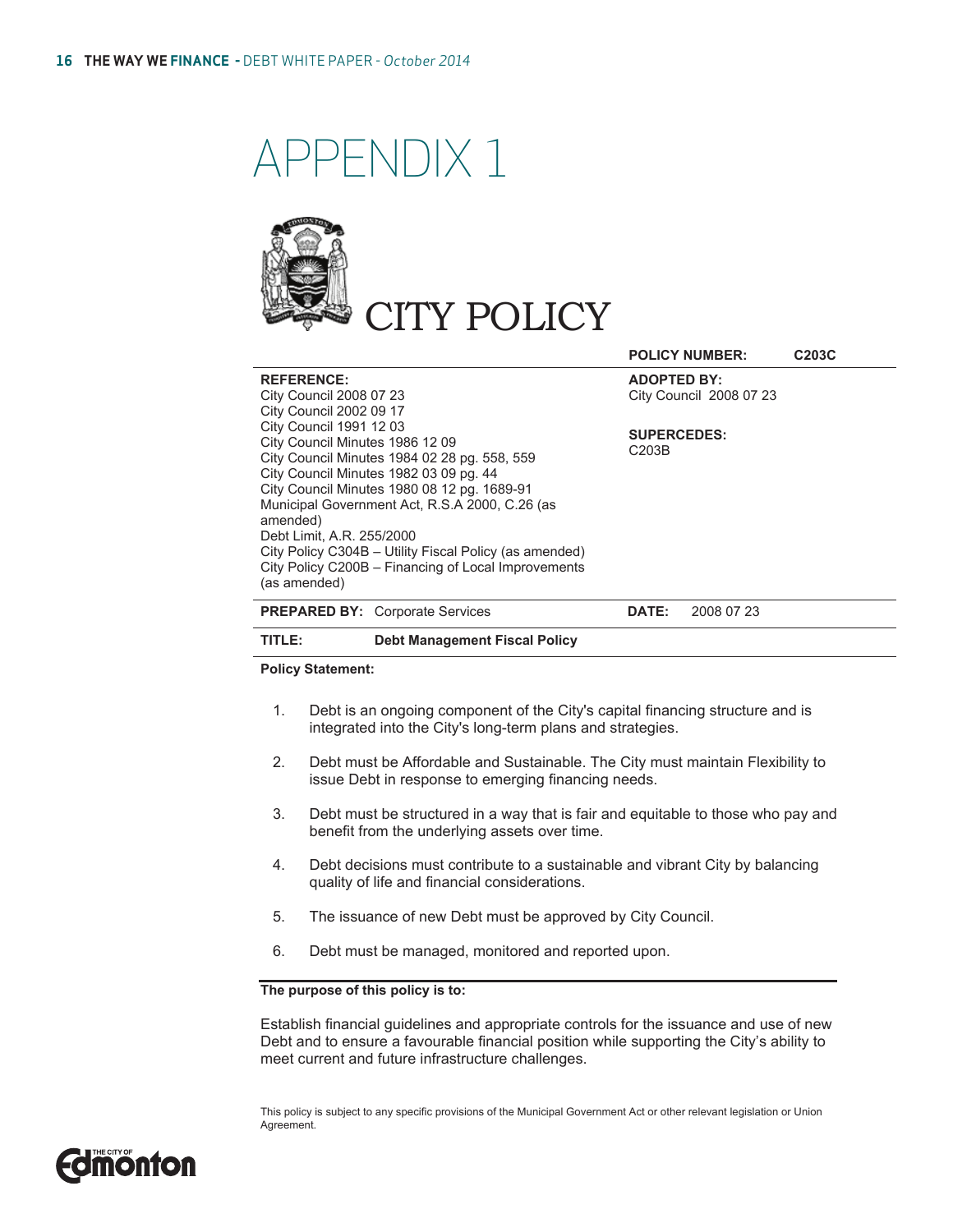

|                   |                                      | <b>POLICY NUMBER:</b>  | C <sub>203</sub> C |
|-------------------|--------------------------------------|------------------------|--------------------|
| <b>AUTHORITY:</b> | City Manager                         | <b>EFFECTIVE DATE:</b> | 2009 07 09         |
| TITLE:            | <b>Debt Management Fiscal Policy</b> |                        |                    |
|                   |                                      | PAGE: 1 of 6           |                    |

**1. DEFINITIONS**

- **1.1 Affordability** means ability to pay for Debt Servicing costs and life cycle expenditures for the underlying asset. The overall measure of Affordable Debt is the burden of Debt Servicing costs and life cycle expenditures relative to City revenues.
- **1.2 Capital Expenditures**  means expenditures incurred to acquire, develop, renovate or replace capital assets as defined by Public Sector Accounting Board section 3150.
- **1.3 City Revenues**  means annual revenues as published in the last audited financial statements of the City prior to the time of calculation, to include revenues from taxes, Utilities, user fees, departmental and corporate programs, developer and customer contributions, and Boards and Authorities as calculated under the Debt Limit Regulation A.R. 255/2000, as amended**.**
- **1.4 Debt** means borrowing as defined under MGA section 241(a). In the case of the City, this is usually in the form of a debenture varying in Debt Terms. Other forms of debt include but are not limited to, leases of capital property as defined under MGA section 241, other long-term financial commitments, Public Private Partnerships (PPP), Community Revitalization Levy financing, loans and loan guarantees issued under section 264 & 265 of MGA.
- **1.5 Debt Servicing** means annual required Debt repayments including interest and principal.
- **1.6 Debt Term**  The period of time during which Debt payments are made. At the end of the Debt Term, the Debt must be paid in full.
- **1.7 Flexibility** is the ability of the City to issue new debt in response to emerging financing needs.
- **1.8 Internal Municipal Debt Limits**  means the City's maximum Debt Service costs allowed as set out in section 2.04.

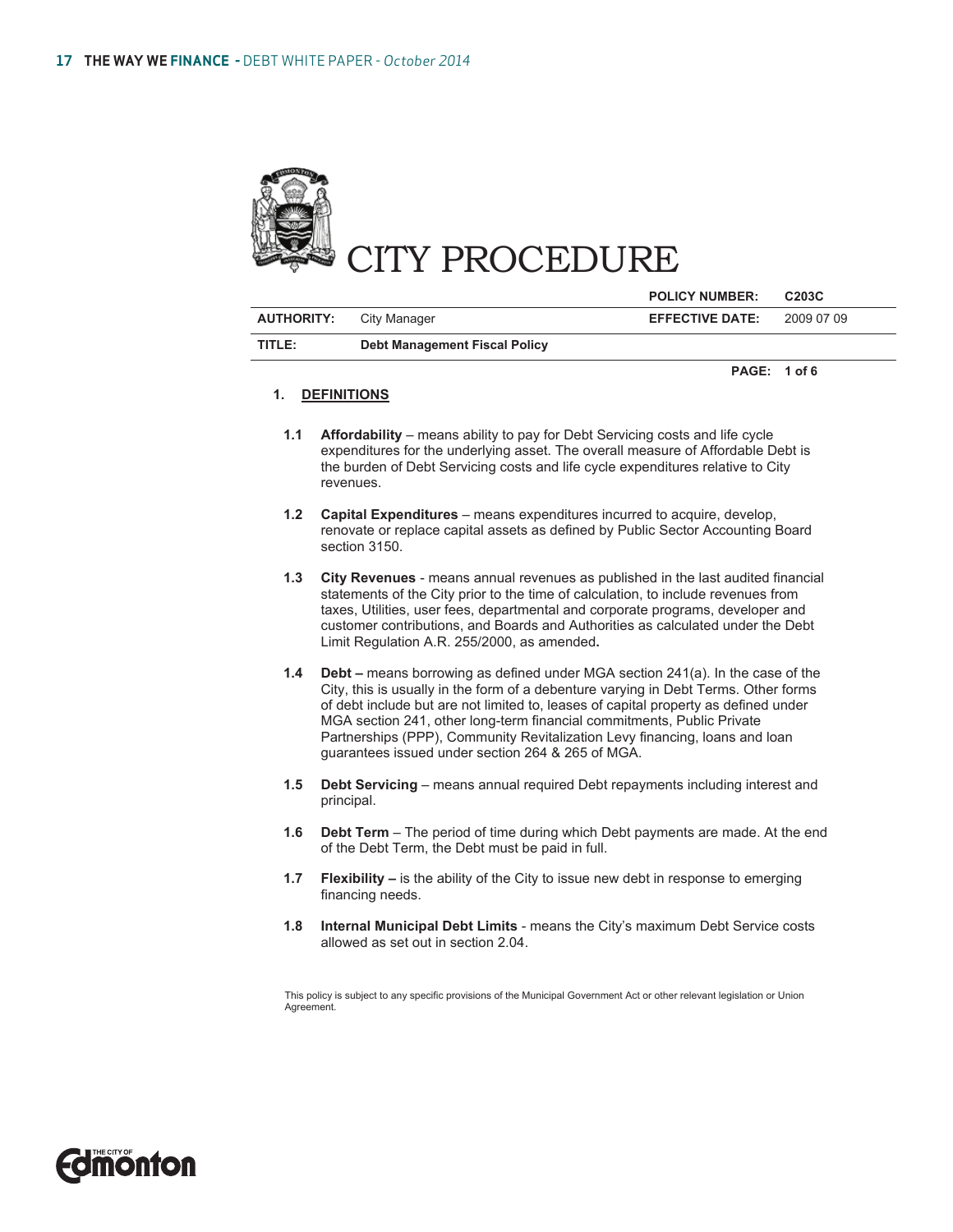

|              |                   |                                                                                | <b>POLICY NUMBER:</b>                                                                                                                                                                                                                                                                                                                | C203C      |
|--------------|-------------------|--------------------------------------------------------------------------------|--------------------------------------------------------------------------------------------------------------------------------------------------------------------------------------------------------------------------------------------------------------------------------------------------------------------------------------|------------|
|              | <b>AUTHORITY:</b> | City Manager                                                                   | <b>EFFECTIVE DATE:</b>                                                                                                                                                                                                                                                                                                               | 2009 07 09 |
| TITLE:       |                   | <b>Debt Management Fiscal Policy</b>                                           |                                                                                                                                                                                                                                                                                                                                      |            |
|              |                   |                                                                                | PAGE: 2 of 6                                                                                                                                                                                                                                                                                                                         |            |
| 1.9          |                   | financing a capital project as defined under MGA section 259.                  | Interim financing – means borrowing made for the purpose of temporarily                                                                                                                                                                                                                                                              |            |
| 1.10         | section 258.      |                                                                                | Long-Term Debt - Debt with terms greater than five years as defined under MGA                                                                                                                                                                                                                                                        |            |
| 1.11         |                   | to repay the Debt will be funded through Tax Levy Revenues.                    | Self-Supporting Tax Guaranteed Debt - Debt issued to finance Capital<br>Expenditures by non-utility operations that ordinarily generate sufficient cash to<br>fund all obligations or have a dedicated source of revenues. Any funding shortfall                                                                                     |            |
| 1.12         | improvements.     |                                                                                | Self-Liquidating Debt - Debt assumed to fund Capital Expenditures by activities<br>or programs which are self-funded, including but not limited to Utilities and local                                                                                                                                                               |            |
| 1.13         |                   | purpose of financing operating expenditures.                                   | Short-Term Debt - Debt with terms of five years or less as defined under MGA<br>section 257. For the purpose of this Procedure, Short-Term Debt excludes a line of<br>credit and the issue and sale of commercial paper in the form of short-term<br>promissory notes maturing not more than one year from the date of issue for the |            |
| 1.14<br>1.15 |                   | meet future needs.<br>utility user fees, fines, permits and investment income. | <b>Sustainable –</b> means meeting present needs without compromising the ability to<br>Tax Levy Revenues - means revenues generated to pay for Tax-Supported<br>Operations. This includes revenues such as property and business taxes, non-                                                                                        |            |
| 1.16         |                   |                                                                                | Tax-Supported Debt - means Debt issued for Capital Expenditures related to<br>Tax-Supported Operations. This Debt is repaid using Tax Levy Revenues.                                                                                                                                                                                 |            |

- **1.17 Tax-Supported Operations** represent civic programs that are funded through Tax Levy Revenues, such as roads, transit, and parks.
- **1.18 Utilities are self-funded operations providing a service to its customers, including** a return on investment, at rates regulated by City Council. An example would be the Sanitary Utility.

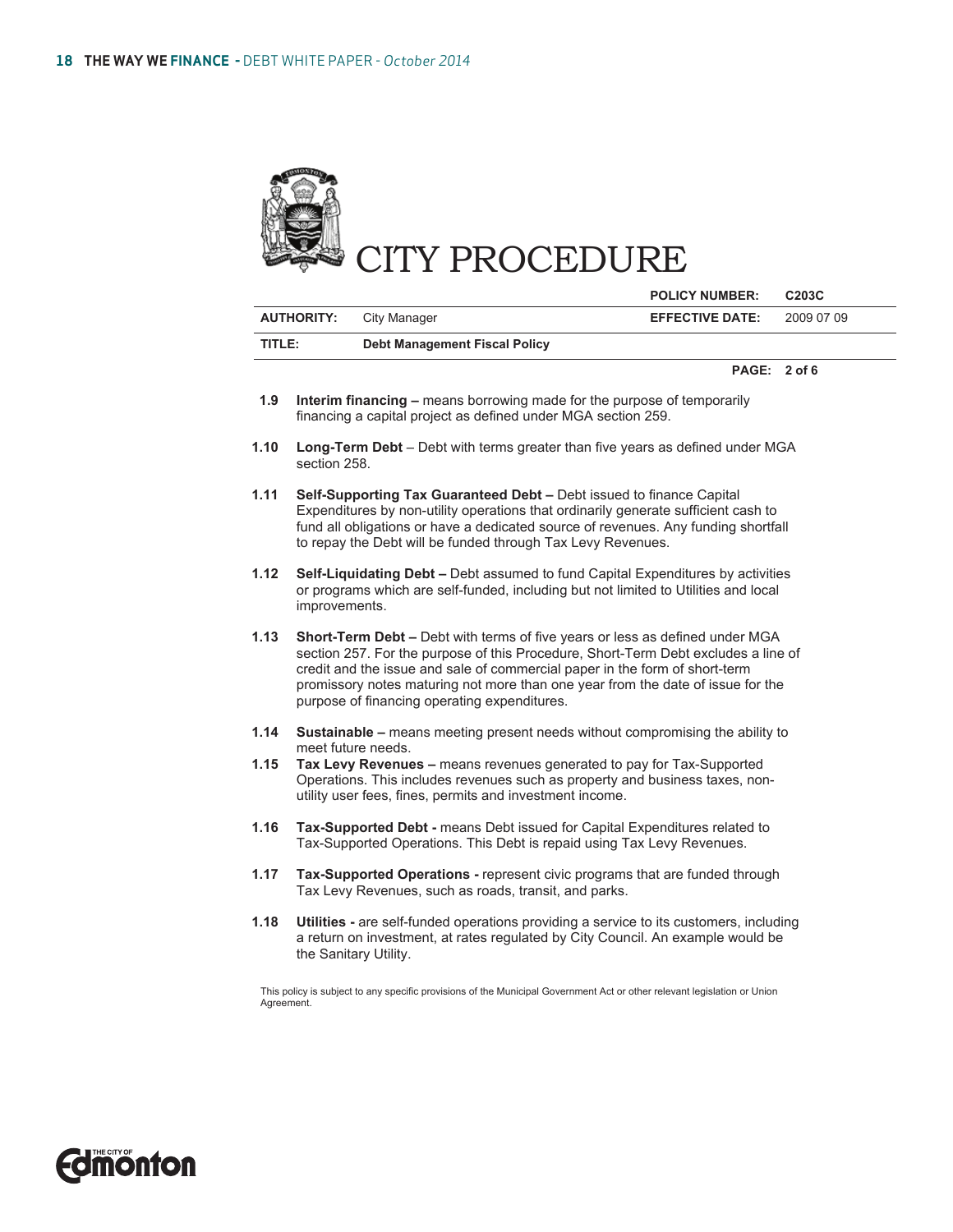

|                   |                                      | <b>POLICY NUMBER:</b>  | C <sub>203</sub> C |
|-------------------|--------------------------------------|------------------------|--------------------|
| <b>AUTHORITY:</b> | City Manager                         | <b>EFFECTIVE DATE:</b> | 2009 07 09         |
| TITLE:            | <b>Debt Management Fiscal Policy</b> |                        |                    |

**PAGE: 3 of 6** 

#### **2. FINANCIAL GUIDELINES**

# **2.01 Use of Debt**

- **2.01.1** The City will not issue Long-Term Debt or Short-Term Debt obligations to finance current operating expenditures.
- **2.01.2** When making a decision about the use of debt, alternative capital financing sources should be considered.
- **2.01.3** Long-Term Debt will be considered for Capital Expenditures for:
	- **a)** large projects with long-term benefits;
	- **b)** projects with benefits to the community at large (for tax-supported debt);
	- **c)** growth related projects;
	- **d)** emerging needs to support corporate priorities and approved strategic plans; and
	- **e)** major rehabilitation of existing assets as a short-term strategy to eliminate a significant backlog.
- **2.01.4** Short-Term Debt can be considered for interim Financing for Capital Expenditures.

# **2.02 Debt Approval**

- **2.02.1** A multi-year Debt guideline and corresponding Debt Service funding strategies, consistent with the capital planning and budget cycle, will be developed. The guideline will be segregated by debt categories as identified under section 2.05.1.
- **2.02.2** Capital projects for Debt financing will proceed through the budget process.

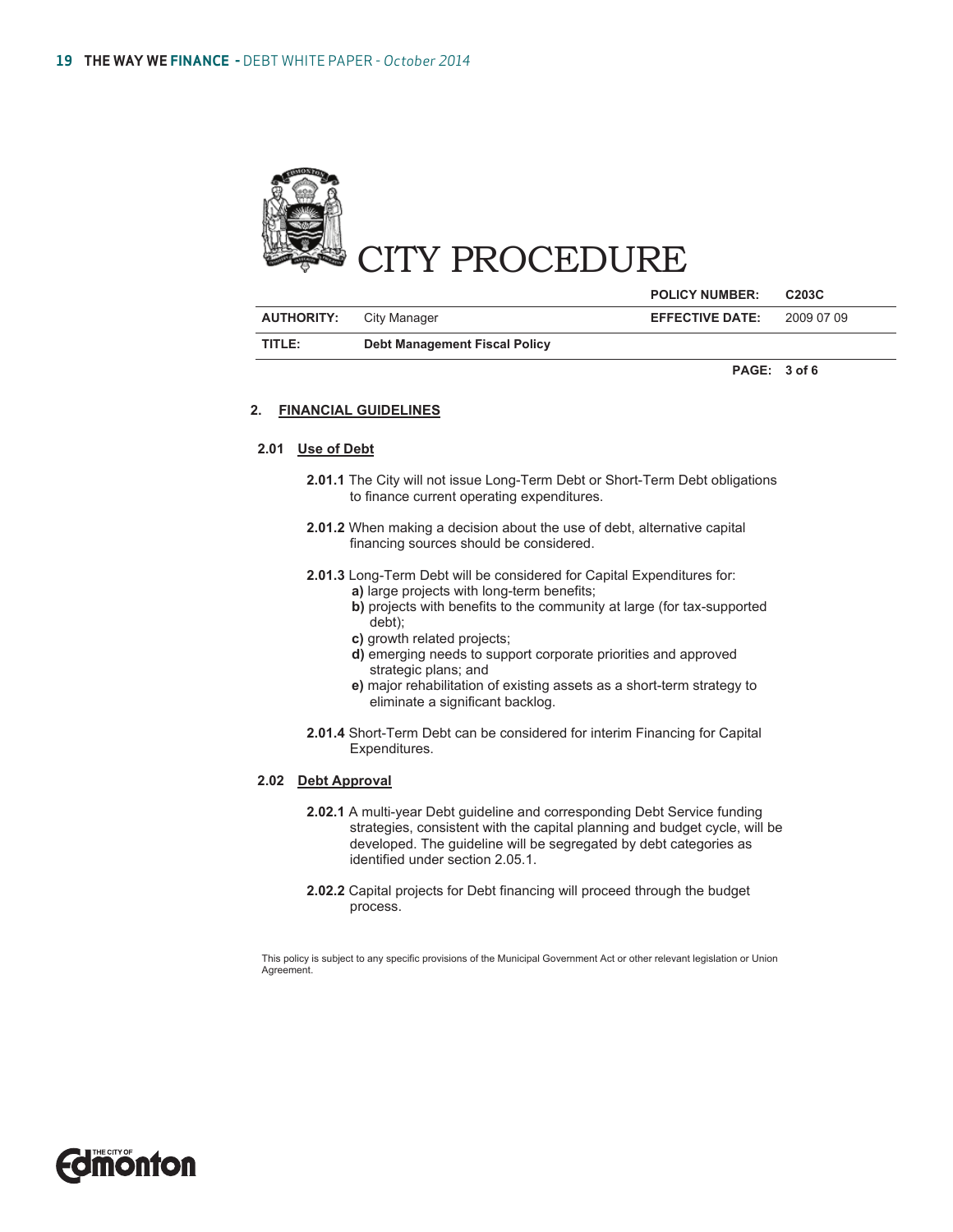

|                   |                                      | <b>POLICY NUMBER:</b>  | C <sub>203</sub> C |
|-------------------|--------------------------------------|------------------------|--------------------|
| <b>AUTHORITY:</b> | City Manager                         | <b>EFFECTIVE DATE:</b> | 2009 07 09         |
| TITLE:            | <b>Debt Management Fiscal Policy</b> |                        |                    |
|                   |                                      |                        | <b>PART 1 10</b>   |

**PAGE: 4 of 6** 

- **2.02.3** New debt issues will:
	- **a)** be Affordable, Sustainable and maintain the City's financial flexibility;
	- **b)** identify sources of funding for Debt repayment; and
	- **c)** align with the City's capital plans and strategies and other financial and non-financial considerations to support a positive image of the City.

### **2.03 Debt Planning & Management**

**2.03.1** All issuance of Debt requires an authorized bylaw.

**2.03.2** Internal processes and systems will be developed and maintained to ensure sound Debt management.

# **2.04 Debt Limits**

- **2.04.1** The City has established internal Municipal Debt Limits based on Debt Servicing costs at:
	- **a)** 22% of City revenues for total Debt; and
	- **b)** 15% of Tax Levy Revenue for Tax-Supported
	- debt.

### **2.05 Debt Categories**

- **2.05.1** To support Debt planning, management and reporting, Debt is categorized into three groups based on the funding source for Debt Service as follows:
	- **a)** Tax-Supported Debt;
	- **b)** Self-Supporting Tax-Guaranteed Debt; or
	- **c)** Self-Liquidating Debt.
- **2.05.2** Self-Supporting Tax-Guaranteed Debt is considered Tax-Supported Debt for the purpose of sections 2.02 and 2.04 of this Procedure.

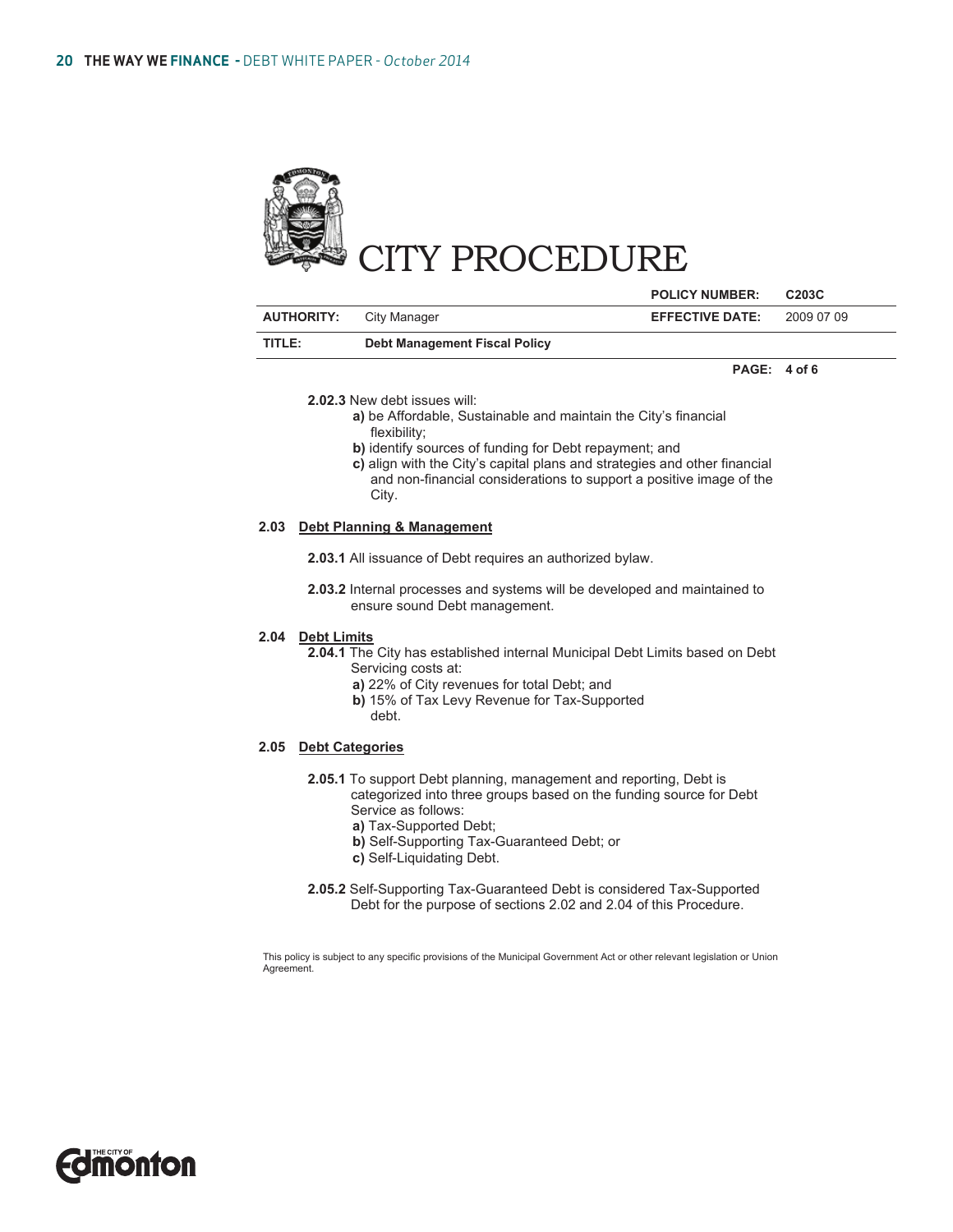

|                                                | <b>POLICY NUMBER:</b>  | C <sub>203</sub> C |
|------------------------------------------------|------------------------|--------------------|
| <b>AUTHORITY:</b><br>City Manager              | <b>EFFECTIVE DATE:</b> | 2009 07 09         |
| TITLE:<br><b>Debt Management Fiscal Policy</b> |                        |                    |

**PAGE: 5 of 6** 

#### **2.06 Debt Amortization Term**

- **2.06.1** Debt Term shall not exceed the probable lifetime of the underlying asset. It is preferred for the Debt Term to be less than the probable lifetime of the asset, if it is Affordable.
- **2.06.2** The following elements should be considered when establishing the Debt Term: cost minimization, availability of Debt Servicing funding, fair distribution of costs between periods, capital life cycle implications, if it is Sustainable, and the City's financial Flexibility.

# **2.07 Debt Structure**

- **2.07.1** Alternative Debt repayment structures can be utilized to issue Debt. Examples are payment arrangements such as, level Debt Service, level principal, bullet, fixed and variable rates.
- **2.07.2** Alternative borrowing techniques and strategies shall be considered if benefits can be demonstrated. Examples are lease financing and interest rate swaps.
- **2.07.3** Risk mitigation strategies will be developed when these alternative financing techniques are considered.

# **2.08 Debt Repayment Funding**

- **2.08.1** New Debt Service costs will be funded by long-term sustainable revenue.
- **2.08.2** New Debt Service costs for Utilities, local improvements and community revitalization levy financing will be funded through corresponding revenues.